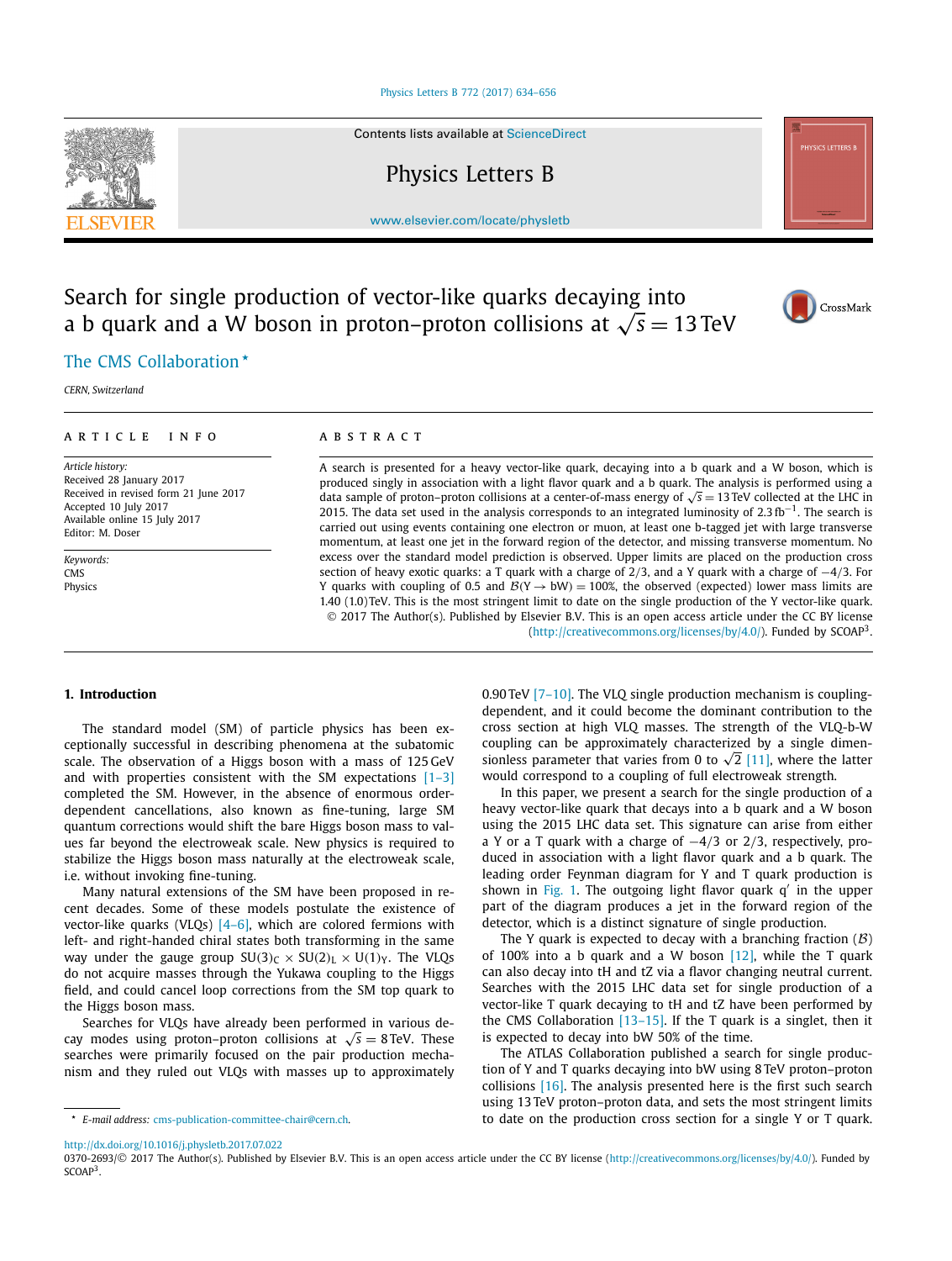<span id="page-1-0"></span>

Fig. 1. Leading order Feynman diagram for singly produced Y or T quarks.

The search is carried out based on events containing one electron or muon, at least one b-tagged jet with large transverse momentum  $(p_T)$ , at least one jet in the forward region of the detector, and missing transverse momentum.

#### **2. CMS detector and event samples**

The essential feature of the CMS detector is the superconducting solenoid, 6 m in diameter and 13 m in length, which provides an axial magnetic field of 3.8 T. Within the solenoid volume a multi-layered silicon pixel and strip tracker is used to measure the trajectories of charged particles with pseudorapidity |*η*| *<* <sup>2</sup>*.*5. Outside of the tracker system, an electromagnetic calorimeter (ECAL) made of lead tungstate crystals and a hadron calorimeter (HCAL) made of brass and scintillators cover the region |*η*| *<* <sup>3</sup>*.*0. The region  $3.0 < |n| < 5.0$  is covered by the forward hadronic calorimeter, which is made primarily of steel and quartz fibers. Muons are measured in gas-ionization detectors embedded in the steel fluxreturn yoke of the solenoid, and covering the region  $|\eta| < 2.4$ . A more detailed description of the CMS detector, together with a definition of the coordinate system used and the relevant kinematic variables, can be found in Ref. [\[17\].](#page-6-0)

The data used for this analysis were recorded during the 2015 data taking period in proton–proton collisions at a center-of-mass energy of 13 TeV, corresponding to an integrated luminosity of 2.3 fb<sup>-1</sup>. The electron data sample was collected using a trigger that required at least one isolated electron with  $|\eta|$  < 2.5 and  $p_T$ *>* 27 GeV. The muon data sample was collected using a trigger that required at least one isolated muon with  $|\eta|$  < 2.1 and  $p_T$  > 20 GeV.

The VLQ signal efficiencies and background contributions are estimated using Monte Carlo (MC) samples. They are validated using background enriched data samples. The tt+jets, t- and tW-channel single top-quark production and the WW processes are simulated using powheg v2 [\[18–20\].](#page-6-0) Single top quark production via s-channel and the WZ process are simulated with MADGRAPH5\_aMC@NLO v2 [\[21\].](#page-6-0) Inclusive boson production (W+jets and Z+jets) is simulated with MADGRAPH v5  $[22]$ . PYTHIA 8.212  $[23]$ , [24\]](#page-6-0) is used for parton shower development and hadronization and to simulate QCD multijet events.

The VLQ processes considered in this paper are generated using the tree-level MC event generator MADGRAPH v5 for VLQ masses in the range from 0.70 to 1.80 TeV, in steps of 100 GeV. The VLQ width is set to 10 GeV for all masses. The NNPDF3.0 [\[25\]](#page-6-0) parton distribution functions (PDFs) are used for both signal and SM MC processes to model the momentum distribution of the colliding partons inside the protons.

The cross sections used to normalize the SM processes are calculated to next-to-leading order (NLO) or to next-to-next-toleading order (NNLO), where the latter is available [\[26–28\].](#page-6-0) For the signal, the NLO cross sections are taken from Refs. [\[29,30\].](#page-6-0) For the tt+jets, tW-channel single top-quark, and WW SM processes, NNLO cross sections are used, while NLO cross sections are applied to the remaining processes.

All generated events are processed through the CMS detec-tor simulation based on GEANT4 [\[31\].](#page-6-0) Additional minimum bias events, generated with PYTHIA 8.212, are superimposed on the hard-scattering events to simulate multiple proton–proton interactions (pileup) within the neighboring bunch crossings. The simulated events are weighted to reproduce the distribution of the number of pileup interactions, 20 on average, observed in data.

#### **3. Event reconstruction**

All physics objects in the event are reconstructed using a particle-flow (PF) algorithm [\[32,33\],](#page-6-0) which uses information from all subsystems to reconstruct photons, electrons, muons, and charged and neutral hadrons. Charged particle tracks are used to reconstruct the interaction vertices. The vertex with the highest sum of squared  $p<sub>T</sub>$  of all associated tracks is taken as the primary vertex of the hard collision. Filters are applied to reject events where electronic noise or proton-beam backgrounds mimic energy deposits in the detector.

Electron candidates are reconstructed by combining the tracking information with energy deposits in the ECAL in the range |*η*| *<* <sup>2</sup>*.*5 (excluding the range <sup>1</sup>*.*<sup>4442</sup> *<* |*η*| *<* <sup>1</sup>*.*566, which is <sup>a</sup> transition region between endcap and barrel calorimeters). Tight identification criteria are applied to select well-reconstructed electron candidates. Candidates are identified [\[34\]](#page-6-0) using information on the shower-shape, the track quality and the spatial match between the track and the electromagnetic cluster, the fraction of total cluster energy in the HCAL, and the resulting level of activity in the surrounding tracker and calorimeter regions. The energy resolution for electrons with  $p_T > 40$  GeV, measured using  $Z \rightarrow ee$ decays, is on average 1.7% in the ECAL central region of the detector [\[34\].](#page-6-0)

Muon candidates are identified using track segments reconstructed separately from hits in the silicon tracking system and in the muon system. To identify muon candidates, the track segments must be consistent with muons originating from the primary vertex and satisfying tight identification requirements. The matching of the muon and silicon track segments results in a relative  $p<sub>T</sub>$  resolution of 1.3–2.0% in the central region of the detector for muons with  $20 < p_T < 100$  GeV, and for muons with  $p_T$  up to 1 TeV the resolution is 10% or better [\[35\].](#page-6-0)

Lepton (electron or muon) reconstruction and trigger efficiencies are evaluated as a function of  $p<sub>T</sub>$  and  $|\eta|$  in both data and simulation, using a "tag-and-probe" method  $[36]$  with recorded and simulated samples of dileptonic Z events.

An isolation variable is employed to suppress leptons originating from QCD processes. We define a relative isolation as the sum of the  $p<sub>T</sub>$  of particle tracks found in the tracker and en- $\sqrt{(\Delta \eta)^2 + (\Delta \phi)^2} = 0.3$  (0.4) around the trajectory of the electron ergy deposits found in the calorimeters within a cone  $\Delta R =$ (muon), divided by the lepton  $p<sub>T</sub>$ . Relative isolation is corrected for the effects of pileup, and is required to be less than 0.15 for muons, and less than 0.4 (0.6) for electrons in the barrel (endcap) region.

Particles reconstructed by the PF algorithm are clustered into jets by using the direction of each particle at the interaction vertex. Charged hadrons found by the PF algorithm that are associated with pileup vertices are not considered. Particles that are identified as isolated leptons are removed from the jet clustering procedure. Jets are reconstructed with the anti- $k<sub>T</sub>$  algorithm [\[37,38\]](#page-6-0) with a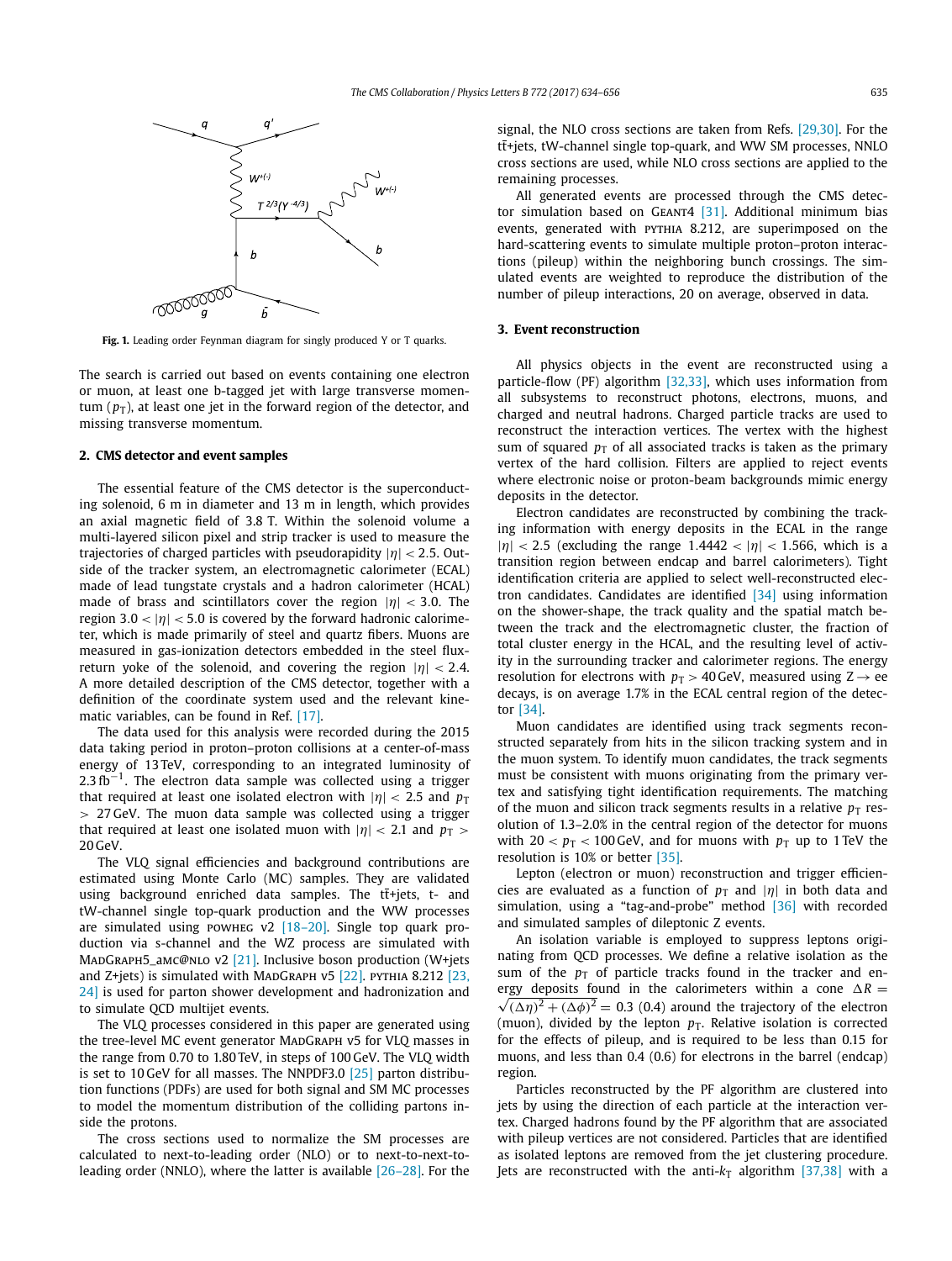distance parameter of 0.4. An event-by-event jet-area-based correction [\[39,40\]](#page-6-0) is applied to remove, on a statistical basis, neutral pileup contribution that is not already removed by the chargedhadron subtraction procedure described above. Jet energy corrections are applied to each jet, as a function of  $p<sub>T</sub>$  and  $\eta$ , to correct for the calorimeter response [\[41\].](#page-6-0)

The missing transverse momentum is defined as the negative vector sum of the transverse momenta of all the particles found by the PF algorithm, and its magnitude is referred to as  $E_{\text{T}}^{\text{miss}}$ . The decay of a heavy quark into a leptonically decaying W boson and a b quark is expected to exhibit genuine missing transverse momentum because of the undetected neutrino from the W decay. A missing transverse momentum threshold is applied to the selected events, and the missing transverse momentum vector is used in the mass reconstruction.

To identify jets originating from a b quark (b-tagged jets), the combined secondary vertex (CSV) algorithm is used [\[42,43\].](#page-6-0) This tagging algorithm combines variables that can distinguish b quark jets from those originating from light flavors, such as information on track impact parameter significance and secondary vertex properties. The variables are combined using a likelihood ratio technique to compute a b tagging discriminator. We use the CSV medium operating point  $[42]$ , which achieves a b tagging efficiency of approximately 70% and a mistag rate of 1%. Data-to-Simulation efficiency and mistag rate scale factors account for the small differences observed between data and simulation. We use these scale factors as a function of jet  $p_T$  and  $\eta$  [\[42\]](#page-6-0) to correct simulated events.

#### **4. Event selection and search strategy**

The signal event selection requires exactly one lepton with  $p_T > 40$  GeV and  $|\eta| < 2.1$ . Events with additional leptons having  $p_T > 10$  GeV and  $|\eta| < 2.5$  and passing relatively loose isolation and identification requirements are rejected to suppress dileptonic events.

Events are required to have at least two jets, one in the central and one in the forward region of the detector. The central jet is required to have  $p_T > 200$  GeV and  $|\eta| < 2.4$  and be b-tagged. When there is more than one central jet satisfying the above criteria, the leading central jet is used to reconstruct the mass of the VLQ. The forward jet  $(2.4 < |\eta| < 5.0)$  must have  $p_T > 30$  GeV.

In the decay of a singly produced VLQ, the b quark and the W boson tend to be produced with the transverse momenta pointing in opposite directions. Hence, the azimuthal angle between the central b jet and the lepton  $\ell$  is required to satisfy  $\Delta \phi(\ell, b) > 2$ . In addition, the lepton is required to be separated from any jets with  $p_T > 40$  GeV produced in the event. When a hadronic jet is found within  $\Delta R(\ell, jet)$  < 1.5, the event is rejected. Since W boson originating from heavy VLQ decay has significant  $p_{\rm T}$ , events are required to have substantial  $E_{\rm T}^{\rm miss}$  ( $>$  50 GeV) due to the undetected neutrino from the W boson decay. The transverse mass,  $M_T$ , formed by the lepton and  $E_T^{\text{miss}}$  system is required to satisfy  $M_T < 130$  GeV to suppress tt dilepton events, which can mimic the signal when one of the leptons escapes detection.

Finally, events are required to have  $S_T > 500$  GeV, where  $S_T$  is defined as the scalar sum of the transverse momenta of the lepton, the leading central jet, and the missing transverse momentum. This requirement reduces the signal efficiency by less than 10% for the VLQ mass range considered in this paper.

The invariant mass of the heavy quark candidate, *M*inv, is reconstructed from its decay products: the lepton, the leading central jet, and the neutrino, where the *x, y*-components of the neutrino momentum are given by the missing transverse momentum, while the *z*-component is determined by constraining the invariant mass of the lepton and neutrino to the W boson mass value. The solution with the smallest value is considered as the *z*-component. This method is used only when the solution of the relevant quadratic equation is real, otherwise the *z*-component is set to zero.

The single VLQ production  $Y/T \rightarrow bW$  would result in a peak in the *M*inv distribution at the mass of the VLQ. The experimental mass resolution is 12–15% and is independent of the VLQ mass.

#### **5. Background modeling**

The dominant background processes in this search are the production of  $t\bar{t}$  and W+jets events. The modeling of these processes is validated by studying background-enriched samples.

To verify the modeling of the tt process, we select events with the lepton and  $E_T^{\text{miss}}$  fulfilling the signal selection criteria, and at least 2 b-tagged jets with the leading (sub-leading) jet satisfying the requirement of  $p_T > 70(30)$  GeV. We also remove the  $\Delta R(\ell,$  jet),  $\Delta \phi(\ell, b)$  and forward jet requirements to enrich the sample with tt events.

The top quark  $p_T$  spectrum from the tt simulation is known to be mismodeled and is reweighted using the empirical function described in Ref.  $[44]$ . After this correction, the data points at large values of all relevant kinematic distributions are consistent within systematic uncertainties. Distributions of  $S_T$  and the invariant mass of the bW system in the  $t\bar{t}$  sample are shown in [Fig. 2.](#page-3-0)

The W+jets-enriched control sample requirement is identical to the signal event selection except that events with b-tagged jets are vetoed. We observe that in the W+jets simulated sample, the number of events at large jet  $p<sub>T</sub>$  distributions is overestimated as compared with the distributions measured in data. We derive a correction for the W+jets simulation as a function of the  $H<sub>T</sub>$  variable, defined as the scalar sum of the transverse momenta of all jets with  $p_T > 30$  GeV. The data to simulation ratio of the  $H_T$  distribution is well described by a 2-parameter linear fit with a negative slope. A correction to the modeling of the W+jets  $H<sub>T</sub>$  spectrum is made using the results of the fit. After the correction is applied, good agreement in the modeling of all kinematic variables is observed. Distributions of  $S_T$  and the invariant mass of the bW system in the W+jets sample are shown in [Fig. 3.](#page-3-0)

#### **6. Systematic uncertainties**

We divide the systematic uncertainties into two categories: uncertainties that impact only the rate of background and signal predictions, and uncertainties that affect both the rate and the shape of the fitted *M*inv spectra. The shape uncertainties affecting the *M*inv distribution are modeled by varying the nuisance parameters that characterize the associated systematic effects up and down by one standard deviation.

The uncertainty in the integrated luminosity is 2.7% [\[45\].](#page-6-0) We assign the uncertainties for the normalization of the SM background processes as the uncertainties on corresponding CMS cross section measurements at 13 TeV, which are 5.6% for tt [\[46\],](#page-6-0) 14.7% for single top quark  $[47]$ , and 9.2% for W+jets  $[48]$ , where in the last case we also account separately for uncertainties in the W+heavy-flavor contributions [\[49,50\].](#page-6-0)

To account for the MC mismodeling correction in the W+jets sample, we derive a two-sided uncertainty band using the  $H<sub>T</sub>$  correction procedure. To account for the MC mismodeling correction in the tt sample, we derive a two-sided uncertainty band using the top  $p_T$  reweighting procedure. One side of the band is obtained by removing the correction, and the other side is obtained by applying the procedure twice. The uncertainties due to these corrections increase with the rise of the top quark  $p<sub>T</sub>$  and  $H<sub>T</sub>$ , which leads to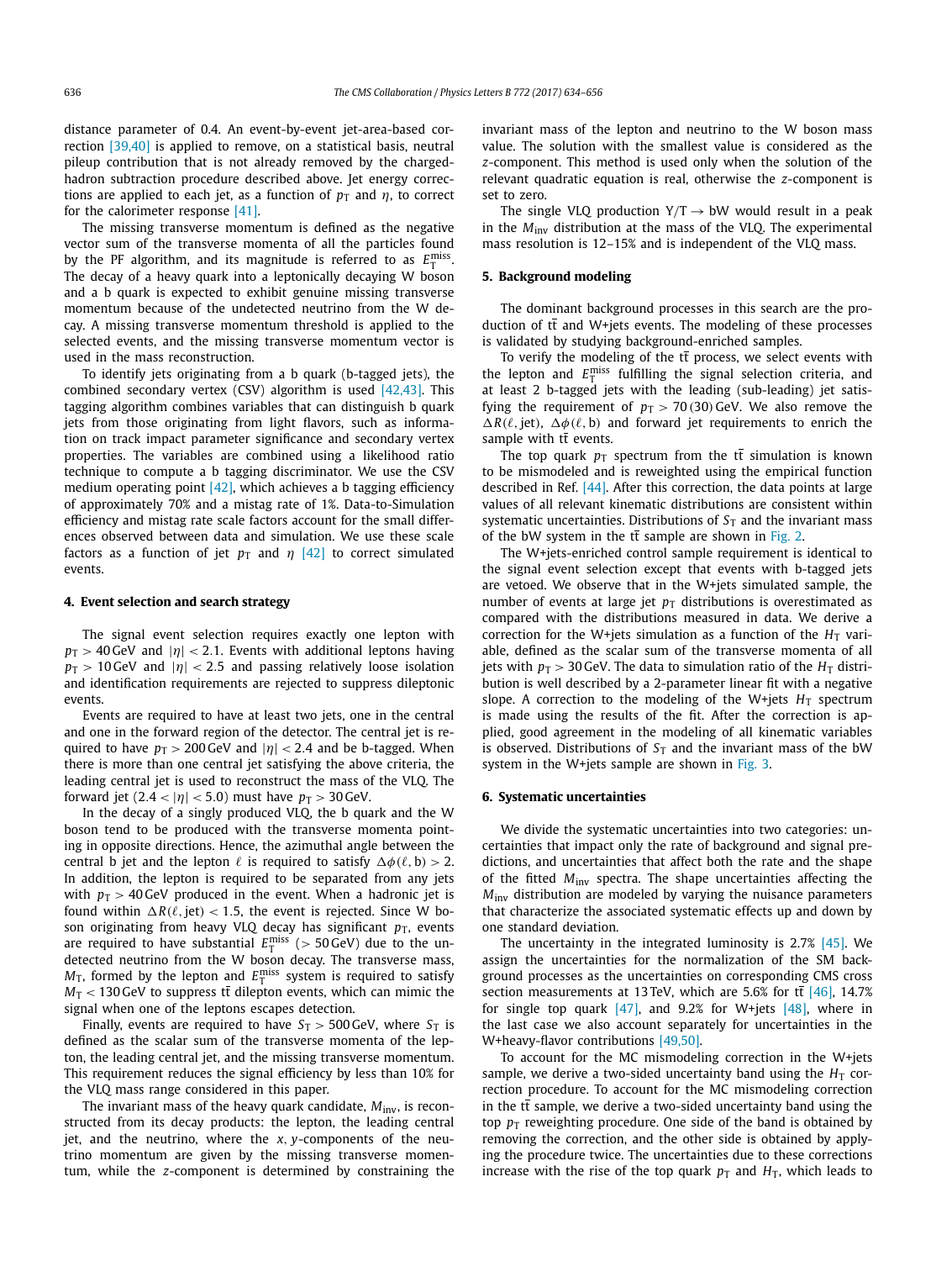<span id="page-3-0"></span>

**Fig. 2.** Kinematic distributions in the tt-enriched control sample:  $S_T$  (top) and  $M_{inv}$ (bottom). The last bin includes overflow events. The statistical and systematic uncertainties are represented by the hatched band on the ratio plot.

the widening of the uncertainty band at large  $S_T$  and  $M_{\text{inv}}$ , as can be seen in Figs. 2 and 3.

In addition, the reconstruction efficiency of forward jets has been observed to be larger in the simulation than in the data. The efficiency as a function of *η* is corrected to match the data using the W+jets-enriched sample with 0 b-tagged jets, and validated using the tt-enriched sample with two b-tagged jets. An uniform rate uncertainty of  $\pm 15\%$  is assigned to cover the forward jet mismodeling in simulation.

Trigger and lepton identification efficiencies in simulation are corrected as functions of lepton  $p<sub>T</sub>$  and  $\eta$  using decays of Z bosons to leptons in data. The associated uncertainty of about 2% is the statistical uncertainty in the data.

The shape uncertainties include uncertainties in the jet energy scale, jet energy resolution, b tagging efficiency, pileup, PDFs, as well as factorization and renormalization scales. These uncertainties are treated as uncorrelated.

The uncertainty related to the modeling of pileup is evaluated by varying the inelastic cross section by  $\pm 5$ % relative to the nominal value of 69 mb [\[51\].](#page-6-0) Uncertainties in renormalization and



Fig. 3. Kinematic distributions in the W+jets-enriched control sample:  $S_T$  (top) and  $M_{\text{inv}}$  (bottom). The last bin includes overflow events. The statistical and systematic uncertainties are represented by the hatched band on the ratio plot.

factorization scales are taken into account by varying both scales simultaneously up and down by a factor of two. Uncertainties arising from the choice of PDFs are taken into account according to the PDF4LHC procedure [\[52\].](#page-6-0)

The systematic uncertainties are summarized in [Table 1.](#page-4-0)

#### **7. Limit calculation and results**

Good agreement between the event yields in the data and in the SM prediction is observed within uncertainties, as shown in [Table 2.](#page-4-0) The sum of the SM backgrounds and a hypothesized signal for the combined electron and muon channels is fitted to the observed spectrum of  $M_{\text{inv}}$ . The fit uses a binned likelihood method, where the binning of the distributions is chosen in such a way that the statistical uncertainty in the MC estimation of total background per bin is always less than 20%. Contributions from the SM processes are allowed to float independently within their systematic uncertainties, using log-normal priors [\[53,54\].](#page-6-0) The nuisance parameters describing the shape uncertainties are constrained using Gaussian priors. The shapes of the *M*inv distributions for backgrounds and signal are parametrized and varied according to the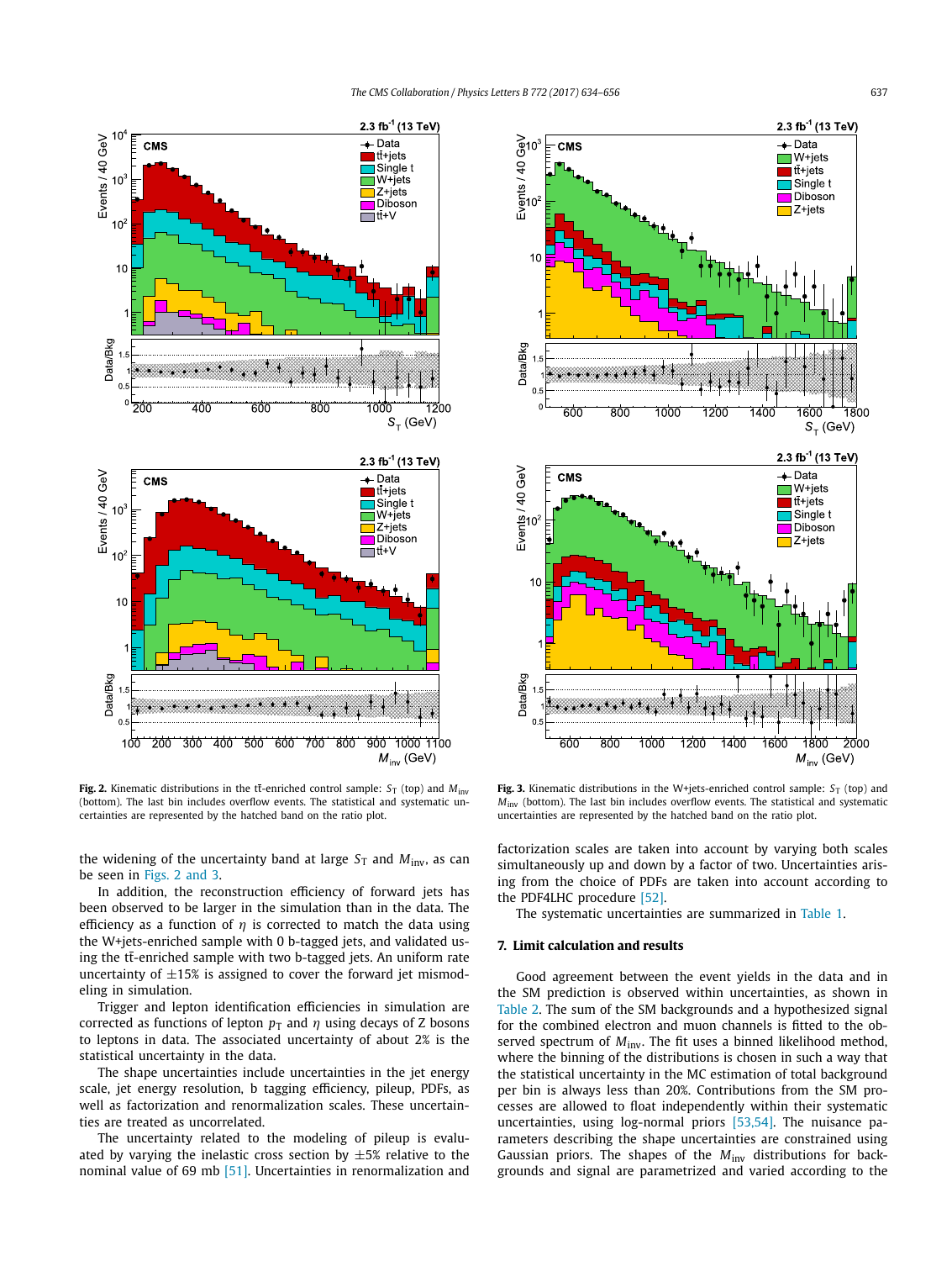#### <span id="page-4-0"></span>**Table 1**

Summary of the systematic uncertainties associated with the simulated backgrounds and the signal events. The value quoted represents the expected change in the event yield in the signal region due to the systematic uncertainty.

| Source                               |       | W+jets | tť   | Single top | Signal |
|--------------------------------------|-------|--------|------|------------|--------|
| Integrated luminosity                | rate  | 2.7%   | 2.7% | 2.7%       | 2.7%   |
| Jet energy scale                     | shape | 5%     | 6%   | 5%         | 3%     |
| Jet energy resolution                | shape | 2%     | 1%   | 1%         | 2%     |
| b tagging efficiency                 | shape | 3%     | 5%   | 5%         | 5%     |
| Multiple interactions                | shape | 1%     | 1%   | 1%         | 1%     |
| Lepton efficiency                    | rate  | 2%     | 2%   | 2%         | 2%     |
| Trigger efficiency                   | rate  | 2%     | 2%   | 2%         | 2%     |
| Cross section                        | rate  | 9.2%   | 5.6% | 14.7%      |        |
| Top quark $p_T$ reweighting          | shape | -      | 28%  |            |        |
| W+jets $H_T$ reweighting             | shape | 5.3%   | -    |            |        |
| Renormalization/factorization scales | shape | 14%    | 16%  | 16%        |        |
| <b>PDF</b>                           | shape | 5.5%   | 2.3% | 8.5%       | 6.7%   |
| Forward jet reweighting              | rate  | 15%    | 15%  | 15%        | 15%    |

#### **Table 2**

Data, background, and possible signal pre-fit event yields corresponding to 2.3 fb−<sup>1</sup> of integrated luminosity. The signal sample is the *<sup>M</sup>(*Y*)* <sup>=</sup> <sup>1</sup>*.*<sup>0</sup> TeV mass point using the NLO cross section [\[30\].](#page-6-0) The percentage in the signal column indicates the signal efficiency. The background uncertainties include both the statistical and the systematic pre-fit components.

| `hannel  | W+jets                                                    |                  | $-1$<br>Single                                      | OCE | Z+iets     | Diboson                      | Y(1.0 TeV) | Total bkg.                   | Data                 |
|----------|-----------------------------------------------------------|------------------|-----------------------------------------------------|-----|------------|------------------------------|------------|------------------------------|----------------------|
| Electron | $44 \pm 12$                                               | $28 \pm 11$      | $20 \pm 5$                                          |     | ں دیا ہے ت | $\pm 0.5$<br>$\sqrt{2}$<br>. | 54(1.3%)   | Q5<br>-4.5<br>ັບ             | 70<br>, σ            |
| Muon     | rn.<br>$\overline{1}$<br>$\overline{\phantom{0}}$<br>- 14 | $34 +$<br>$\sim$ | $\sim$<br>土セ<br>the contract of the contract of the |     |            | $\overline{ }$<br>$\pm 0.6$  | 60 (1.4%)  | $115 +$<br>$\Omega$<br>⊤± 20 | Q <sub>5</sub><br>ັບ |

nuisance parameters. The post-fit *M*<sub>inv</sub> distribution, with the shape and background normalizations corresponding to the maximum likelihood values, is presented in Fig. 4. All corrections derived from the background-enriched regions are propagated to the signal region and appropriate systematic uncertainties are assigned.

Upper limits at 95% confidence level (CL) on the production cross section of the  $Y/T \rightarrow bW$  process are computed using a Bayesian approach [\[55\],](#page-6-0) where the likelihood is marginalized with respect to the nuisance parameters representing systematic uncertainties. The expected limit is calculated by resampling the data from the background distribution. The 95% CL expected and observed upper limits are listed in [Table 3](#page-5-0) and shown in [Fig. 5.](#page-5-0) The observed limits at high VLQ mass reflect a 2*σ* deficit of events above 1.0 TeV in the  $M_{\text{inv}}$  distribution. The limits are derived assuming a narrow width for the VLQ. The VLQ width is proportional to the square of the coupling, and is negligible compared to the experimental resolution for couplings below 0.5, for the range of VLQ masses considered in this paper. In the framework of the model considered, Y quarks with a coupling of 0.5 and  $B(Y \rightarrow bW) = 100\%$  are excluded in the mass range from 0.85 to 1.40 TeV. This result may be compared with the expected region of excluded masses, which extends up to 1.0 TeV. In the case of T quarks with a coupling of 0.5, the theoretical cross section, the selection efficiency and the  $M_{\text{inv}}$  distribution are the same as those for the production and decay of Y quarks, but the expected decay branching fraction  $B(T \rightarrow bW)$  is 50%, only half that expected for  $B(Y \rightarrow bW)$ . Thus mass exclusion limits similar to those achieved for the Y quark would only be obtained for  $B(T \rightarrow bW) = 100\%$ .

#### **8. Summary**

A search has been performed for single production of a vectorlike quark decaying into a b quark and a W boson in the electron/muon + jets channels. The mass of the vector-like quark is reconstructed by forming the invariant mass of the leading btagged jet, electron or muon, and missing transverse momentum in the event, and a fit to the invariant mass spectrum is performed. No evidence of an excess due to new physics is observed. Upper limits at 95% CL are set on the cross sections for single production of vector-like Y and T quarks in the mass range from 0.70



**Fig. 4.** The invariant mass *M*inv distribution of heavy quark candidates, reconstructed from their decay products: the lepton, the leading central jet, and the neutrino. The distribution is obtained after the fit, assuming the background-only hypothesis. The dashed histograms show the event distributions expected for a Y quark with masses of 1.0 TeV and 1.4 TeV, coupling of 0.5 and  $\mathcal{B}(Y \rightarrow bW) = 100\%$ . The statistical and systematic uncertainties are represented by the hatched band on the ratio plot. In the last bin the data overflow event is an electron channel event with a mass of 2.22 TeV.

to 1.80 TeV. In the framework of the model considered, Y quarks with a coupling of 0.5 and  $\mathcal{B}(Y \rightarrow bW) = 100\%$  are excluded in the mass range from 0.85 to 1.40 TeV. This result may be compared with the expected region of excluded masses, which extends up to 1.0 TeV. These results represent the most stringent limits to date on the single production of a vector-like Y quark. In the case of T quarks with a coupling of 0.5, the theoretical cross section, the selection efficiency and the  $M_{\text{inv}}$  distribution are the same as those for the production and decay of Y quarks, but the expected decay branching fraction  $B(T \rightarrow bW)$  is 50%, only half that expected for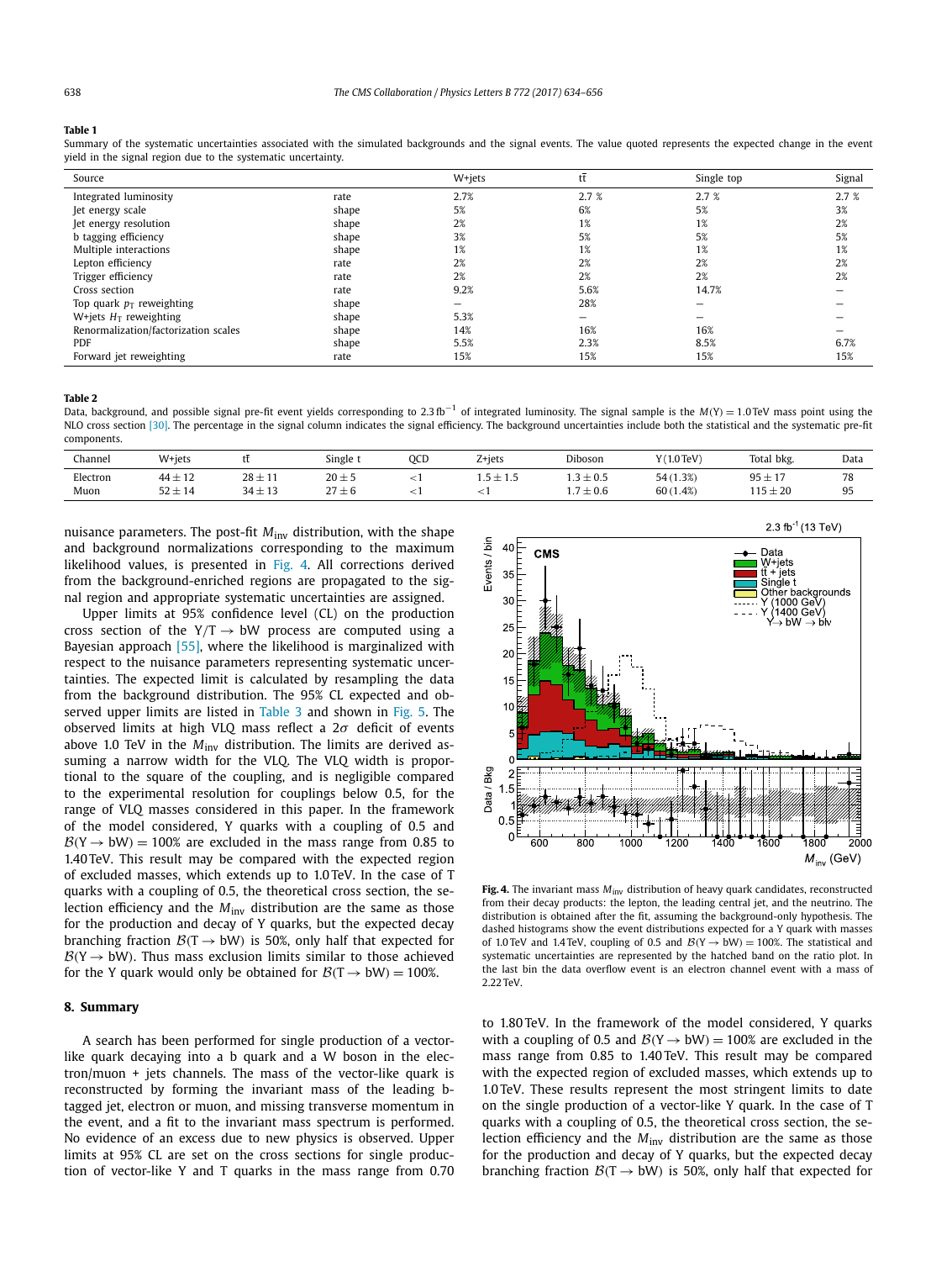<span id="page-5-0"></span>

**Fig. 5.** Expected and observed limits on the single VLQ production ( $pp \rightarrow Ybq$  and  $pp \rightarrow$  Tbq) cross section together with the one and two standard deviation uncertainty bands.

#### **Table 3**

The 95% CL expected and observed upper limits (UL) on the single VLQ production cross section, assuming  $\mathcal{B}(VLQ \rightarrow bW) = 100\%$ .

| VLO mass (TeV) | Expected UL (pb)       | Observed UL (pb) |
|----------------|------------------------|------------------|
| 0.70           | $1.16_{-0.37}^{+0.68}$ | 2.03             |
| 0.80           | $0.91^{+0.43}_{-0.30}$ | 1.20             |
| 0.90           | $0.65^{+0.29}_{-0.21}$ | 0.54             |
| 1.0            | $0.49^{+0.24}_{-0.15}$ | 0.26             |
| 1.10           | $0.37^{+0.19}_{-0.12}$ | 0.20             |
| 1.20           | $0.28^{+0.14}_{-0.09}$ | 0.18             |
| 1.30           | $0.27^{+0.11}_{-0.09}$ | 0.16             |
| 1.40           | $0.26_{-0.08}^{+0.11}$ | 0.13             |
| 1.50           | $0.24^{+0.11}_{-0.08}$ | 0.11             |
| 1.60           | $0.21^{+0.11}_{-0.06}$ | 0.10             |
| 1.70           | $0.20^{+0.10}_{-0.06}$ | 0.10             |
| 1.80           | $0.19^{+0.09}_{-0.05}$ | 0.11             |

 $B(Y \rightarrow bW)$ . Thus mass exclusion limits similar to those achieved for the Y quark would only be obtained for  $B(T \rightarrow bW) = 100\%$ .

#### **Acknowledgements**

We congratulate our colleagues in the CERN accelerator departments for the excellent performance of the LHC and thank the technical and administrative staffs at CERN and at other CMS institutes for their contributions to the success of the CMS effort. In addition, we gratefully acknowledge the computing centers and personnel of the Worldwide LHC Computing Grid for delivering so effectively the computing infrastructure essential to our analyses. Finally, we acknowledge the enduring support for the construction and operation of the LHC and the CMS detector provided by the following funding agencies: BMWFW and FWF (Austria); FNRS and FWO (Belgium); CNPq, CAPES, FAPERJ, and FAPESP (Brazil); MES (Bulgaria); CERN; CAS, MOST, and NSFC (China); COLCIEN-CIAS (Colombia); MSES and CSF (Croatia); RPF (Cyprus); SENESCYT (Ecuador); MoER, ERC IUT, and ERDF (Estonia); Academy of Finland, MEC, and HIP (Finland); CEA and CNRS/IN2P3 (France); BMBF, DFG, and HGF (Germany); GSRT (Greece); OTKA and NIH (Hungary); DAE and DST (India); IPM (Iran); SFI (Ireland); INFN (Italy); MSIP and NRF (Republic of Korea); LAS (Lithuania); MOE and UM (Malaysia); BUAP, CINVESTAV, CONACYT, LNS, SEP, and UASLP-FAI (Mexico); MBIE (New Zealand); PAEC (Pakistan); MSHE and NSC (Poland); FCT (Portugal); JINR (Dubna); MON, ROSATOM, RAS, RFBR and RAEP (Russia); MESTD (Serbia); SEIDI, CPAN, PCTI and FEDER (Spain); Swiss Funding Agencies (Switzerland); MST (Taipei); ThEP-Center, IPST, STAR, and NSTDA (Thailand); TUBITAK and TAEK (Turkey); NASU and SFFR (Ukraine); STFC (United Kingdom); DOE and NSF (USA).

Individuals have received support from the Marie-Curie program and the European Research Council and EPLANET (European Union); the Leventis Foundation; the A.P. Sloan Foundation; the Alexander von Humboldt Foundation; the Belgian Federal Science Policy Office; the Fonds pour la Formation à la Recherche dans l'Industrie et dans l'Agriculture (FRIA-Belgium); the Agentschap voor Innovatie door Wetenschap en Technologie (IWT-Belgium); the Ministry of Education, Youth and Sports (MEYS) of the Czech Republic; the Council of Science and Industrial Research, India; the HOMING PLUS program of the Foundation for Polish Science, cofinanced from European Union, Regional Development Fund, the Mobility Plus program of the Ministry of Science and Higher Education, the National Science Center (Poland), contracts Harmonia 2014/14/M/ST2/00428, Opus 2014/13/B/ST2/02543, 2014/15/B/ST2/03998, and 2015/19/B/ST2/ 02861, Sonata-bis 2012/07/E/ST2/01406; the National Priorities Research Program by Qatar National Research Fund; the Programa Clarín-COFUND del Principado de Asturias; the Thalis and Aristeia programs cofinanced by EU-ESF and the Greek NSRF; the Rachadapisek Sompot Fund for Postdoctoral Fellowship, Chulalongkorn University and the Chulalongkorn Academic into Its 2nd Century Project Advancement Project (Thailand); and the Welch Foundation, contract C-1845.

#### **References**

- [1] ATLAS Collaboration, Observation of a new particle in the search for the Standard Model Higgs boson with the ATLAS detector at the LHC, Phys. Lett. B 716 (2012) 1, [http://dx.doi.org/10.1016/j.physletb.2012.08.020,](http://dx.doi.org/10.1016/j.physletb.2012.08.020) arXiv:1207.7214.
- [2] CMS Collaboration, Observation of a new boson at a mass of 125 GeV with the CMS experiment at the LHC, Phys. Lett. B 716 (2012) 30, [http://dx.doi.org/](http://dx.doi.org/10.1016/j.physletb.2012.08.021) [10.1016/j.physletb.2012.08.021,](http://dx.doi.org/10.1016/j.physletb.2012.08.021) arXiv:1207.7235.
- [3] CMS Collaboration, Observation of a new boson with mass near 125 GeV in pp collisions at  $\sqrt{s} = 7$  and 8 TeV, J. High Energy Phys. 06 (2013) 081, [http://dx.doi.org/10.1007/JHEP06\(2013\)081,](http://dx.doi.org/10.1007/JHEP06(2013)081) arXiv:1303.4571.
- [4] P. Lodone, Vector-like quarks in a 'composite' Higgs model, J. High Energy Phys. 12 (2008) 029, [http://dx.doi.org/10.1088/1126-6708/2008/12/029,](http://dx.doi.org/10.1088/1126-6708/2008/12/029) arXiv:0806.1472.
- [5] M. Perelstein, M.E. Peskin, A. Pierce, Top quarks and electroweak symmetry breaking in little Higgs models, Phys. Rev. D 69 (2004) 075002, [http://dx.doi.](http://dx.doi.org/10.1103/PhysRevD.69.075002) [org/10.1103/PhysRevD.69.075002](http://dx.doi.org/10.1103/PhysRevD.69.075002), arXiv:hep-ph/0310039.
- [6] R. Contino, T. Kramer, M. Son, R. Sundrum, Warped/composite phenomenology simplified, J. High Energy Phys. 05 (2007) 074, [http://dx.doi.org/10.1088/](http://dx.doi.org/10.1088/1126-6708/2007/05/074) [1126-6708/2007/05/074](http://dx.doi.org/10.1088/1126-6708/2007/05/074), arXiv:hep-ph/0612180.
- [7] CMS Collaboration, Search for vectorlike charge 2/3 T quarks in proton–proton collisions at  $\sqrt{s} = 8$  TeV, Phys. Rev. D 93 (2016) 012003, [http://dx.doi.org/](http://dx.doi.org/10.1103/PhysRevD.93.012003) [10.1103/PhysRevD.93.012003,](http://dx.doi.org/10.1103/PhysRevD.93.012003) arXiv:1509.04177.
- [8] CMS Collaboration, Search for pair-produced vectorlike B quarks in proton– proton collisions at  $\sqrt{s} = 8$  TeV, Phys. Rev. D 93 (2016) 112009, [http://](http://dx.doi.org/10.1103/PhysRevD.93.112009) [dx.doi.org/10.1103/PhysRevD.93.112009,](http://dx.doi.org/10.1103/PhysRevD.93.112009) arXiv:1507.07129.
- [9] ATLAS Collaboration, Search for production of vector-like quark pairs and of four top quarks in the lepton-plus-jets final state in pp collisions at  $\sqrt{s} = 8 \text{ TeV}$ with the ATLAS detector, J. High Energy Phys. 08 (2015) 105, [http://dx.doi.org/](http://dx.doi.org/10.1007/JHEP08(2015)105) [10.1007/JHEP08\(2015\)105](http://dx.doi.org/10.1007/JHEP08(2015)105), arXiv:1505.04306.
- [10] ATLAS Collaboration, Search for vectorlike B quarks in events with one isolated lepton, missing transverse momentum and jets at  $\sqrt{s} = 8$  TeV with the ATLAS detector, Phys. Rev. D 91 (2015) 112011, [http://dx.doi.org/10.1103/PhysRevD.91.](http://dx.doi.org/10.1103/PhysRevD.91.112011) [112011,](http://dx.doi.org/10.1103/PhysRevD.91.112011) arXiv:1503.05425.
- [11] A. De Simone, O. Matsedonskyi, R. Rattazzi, A. Wulzer, A first top partner hunter's guide, J. High Energy Phys. 04 (2013) 1304, [http://dx.doi.org/10.1007/](http://dx.doi.org/10.1007/JHEP04(2013)004) [JHEP04\(2013\)004](http://dx.doi.org/10.1007/JHEP04(2013)004), arXiv:1211.5663.
- [12] J.A. Aguilar-Saavedra, R. Benbrik, S. Heinemeyer, M. Perez-Victoria, A handbook of vectorlike quarks: mixing and single production, Phys. Rev. D 88 (2013) 094010, <http://dx.doi.org/10.1103/PhysRevD.88.094010>, arXiv:1306.0572.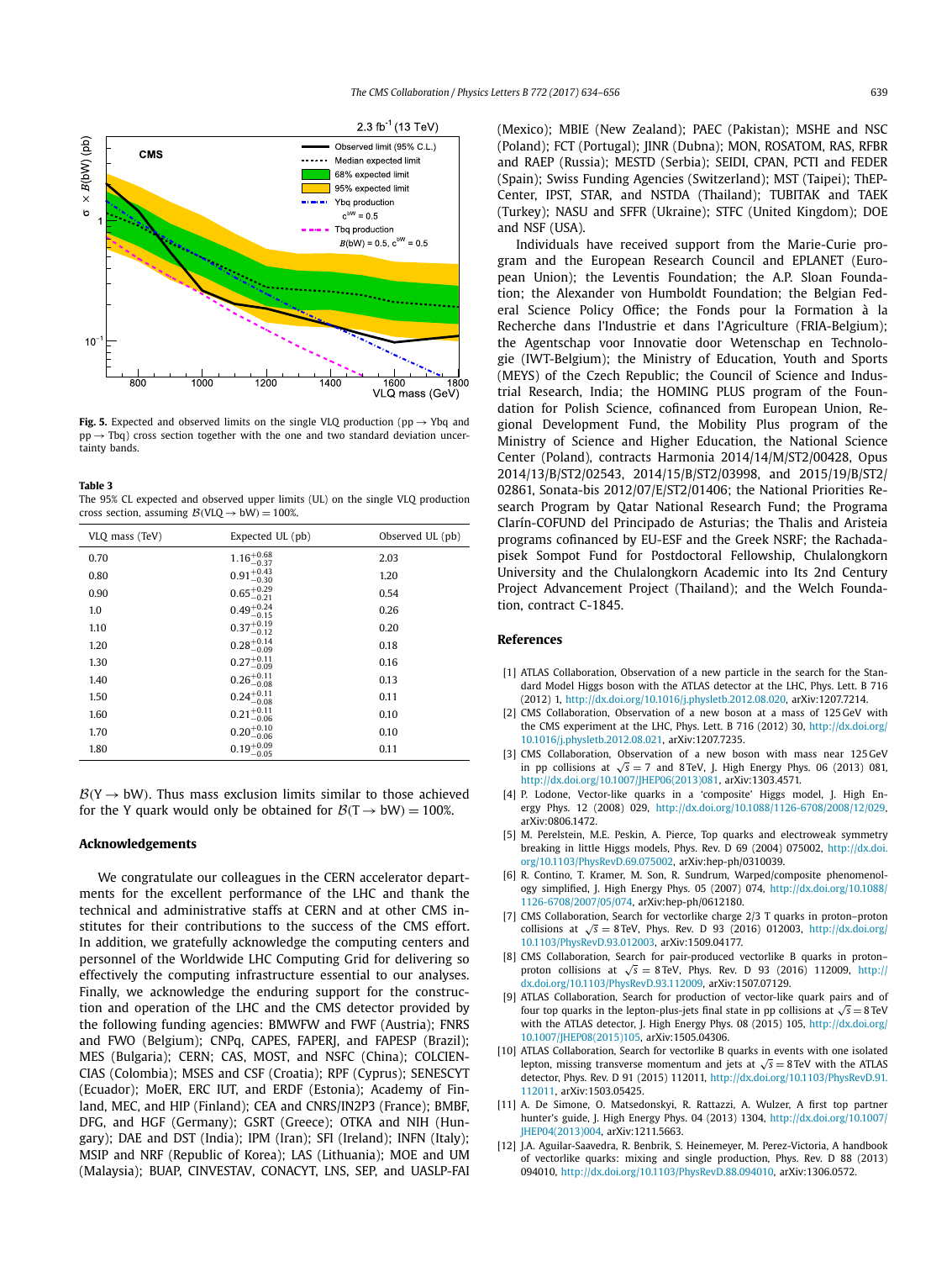- <span id="page-6-0"></span>[13] CMS Collaboration, Search for single production of a heavy vectorlike T quark decaying to a Higgs boson and a top quark with a lepton and jets in the final state, Phys. Lett. B 771 (2017) 80, [http://dx.doi.org/10.1016/j.physletb.2017.05.019,](http://dx.doi.org/10.1016/j.physletb.2017.05.019) arXiv:1612.00999.
- [14] CMS Collaboration, Search for electroweak production of a vector-like quark decaying to a top quark and a Higgs boson using boosted topologies in fully hadronic final states, J. High Energy Phys. 04 (2017) 136, [http://dx.doi.org/10.1007/JHEP04\(2017\)136](http://dx.doi.org/10.1007/JHEP04(2017)136), arXiv:1612.05336.
- [15] CMS Collaboration, Search for single production of vector-like quarks decaying to a Z boson and a top or a bottom quark in proton– proton collisions at  $\sqrt{s} = 13$  TeV, J. High Energy Phys. 05 (2017) 029, [http://dx.doi.org/10.1007/JHEP05\(2017\)029](http://dx.doi.org/10.1007/JHEP05(2017)029), arXiv:1701.07409.
- [16] ATLAS Collaboration, Search for single production of vector-like quarks decaying into *Wb* in *pp* collisions at  $\sqrt{s} = 8 \text{ TeV}$  with the ATLAS detector, Phys. J. C 76 (2016), [http://dx.doi.org/10.1140/epjc/s10052-016-4281-8,](http://dx.doi.org/10.1140/epjc/s10052-016-4281-8) arXiv: 1602.05606.
- [17] CMS Collaboration, The CMS experiment at the CERN LHC, J. Instrum. 3 (2008) S08004, <http://dx.doi.org/10.1088/1748-0221/3/08/S08004>.
- [18] P. Nason, A new method for combining NLO QCD with shower Monte Carlo algorithms, J. High Energy Phys. 11 (2004) 040, [http://dx.doi.org/10.1088/1126-](http://dx.doi.org/10.1088/1126-6708/2004/11/040) [6708/2004/11/040](http://dx.doi.org/10.1088/1126-6708/2004/11/040), arXiv:hep-ph/0409146.
- [19] S. Frixione, P. Nason, C. Oleari, Matching NLO QCD computations with parton shower simulations: the POWHEG method, J. High Energy Phys. 11 (2007) 070, <http://dx.doi.org/10.1088/1126-6708/2007/11/070>, arXiv:0709.2092.
- [20] S. Alioli, P. Nason, C. Oleari, E. Re, A general framework for implementing NLO calculations in shower Monte Carlo programs: the POWHEG BOX, J. High Energy Phys. 06 (2010) 043, [http://dx.doi.org/10.1007/JHEP06\(2010\)043](http://dx.doi.org/10.1007/JHEP06(2010)043), arXiv:1002.2581.
- [21] J. Alwall, R. Frederix, S. Frixione, V. Hirschi, F. Maltoni, O. Mattelaer, H.-S. Shao, T. Stelzer, P. Torielli, M. Zaro, The automated computation of tree-level and next-to-leading order differential cross sections, and their matching to parton shower simulations, J. High Energy Phys. 07 (2014) 079, [http://dx.doi.org/](http://dx.doi.org/10.1007/JHEP07(2014)079) [10.1007/JHEP07\(2014\)079,](http://dx.doi.org/10.1007/JHEP07(2014)079) arXiv:1405.0301.
- [22] J. Alwall, M. Herquet, F. Maltoni, O. Mattelaer, T. Stelzer, MadGraph 5: going beyond, J. High Energy Phys. 06 (2011) 128, [http://dx.doi.org/10.1007/](http://dx.doi.org/10.1007/JHEP06(2011)128) [JHEP06\(2011\)128](http://dx.doi.org/10.1007/JHEP06(2011)128), arXiv:1106.0522.
- [23] T. Sjöstrand, S. Mrenna, P.Z. Skands, PYTHIA 6.4 physics and manual, J. High Energy Phys. 05 (2006) 026, <http://dx.doi.org/10.1088/1126-6708/2006/05/026>, arXiv:hep-ph/0603175.
- [24] T. Sjöstrand, S. Ask, J.R. Christiansen, R. Corke, N. Desai, P. Ilten, S. Mrenna, S. Prestel, C.O. Rasmussen, P. Skands, An introduction to PYTHIA 8.2, Comput. Phys. Commun. 191 (2015) 159, <http://dx.doi.org/10.1016/j.cpc.2015.01.024>, arXiv:1410.3012.
- [25] R.D. Ball, V. Bertone, S. Carrazza, C.S. Deans, L. Del Debbio, S. Forte, A. Guffanti, N.P. Hartland, J.I. Latorre, J. Rojo, M. Ubiali, Parton distributions for the LHC run II, J. High Energy Phys. 04 (2015) 040, [http://dx.doi.org/10.1007/](http://dx.doi.org/10.1007/JHEP04(2015)040) [JHEP04\(2015\)040](http://dx.doi.org/10.1007/JHEP04(2015)040), arXiv:1410.8849.
- [26] T. Gehrmann, M. Grazzini, S. Kallweit, P. Maierhöfer, A. von Manteuffel, S. Pozzorini, D. Rathlev, L. Tancredi, *W*<sup>+</sup>*W*<sup>−</sup> production at hadron colliders in NNLO QCD, Phys. Rev. Lett. 113 (2014) 212001, [http://dx.doi.org/10.1103/PhysRevLett.](http://dx.doi.org/10.1103/PhysRevLett.113.212001) [113.212001](http://dx.doi.org/10.1103/PhysRevLett.113.212001), arXiv:1408.5243.
- [27] M. Czakon, A. Mitov, NNLO corrections to top pair production at hadron colliders: the quark–gluon reaction, J. High Energy Phys. 01 (2013) 080, [http://dx.doi.org/10.1007/JHEP01\(2013\)080](http://dx.doi.org/10.1007/JHEP01(2013)080), arXiv:1210.6832.
- [28] N. Kidonakis, Next-to-next-to-leading-order collinear and soft gluon corrections for *t*-channel single top quark production, Phys. Rev. D 83 (2011) 091503, <http://dx.doi.org/10.1103/PhysRevD.83.091503>, arXiv:1103.2792.
- [29] J. Campbell, R.K. Ellis, F. Tramontano, Single top production and decay at next-to-leading order, Phys. Rev. 70 (2004) 094012, [http://dx.doi.org/10.1103/](http://dx.doi.org/10.1103/PhysRevD.70.094012) [PhysRevD.70.094012,](http://dx.doi.org/10.1103/PhysRevD.70.094012) arXiv:hep-ph/0408158.
- [30] G. Panico, O. Matsedonskyi, A. Wulzer, On the interpretation of top partners searches, J. High Energy Phys. 12 (2014) 097, [http://dx.doi.org/10.1007/](http://dx.doi.org/10.1007/JHEP12(2014)097) [JHEP12\(2014\)097](http://dx.doi.org/10.1007/JHEP12(2014)097), arXiv:1409.0100.
- [31] S. Agostinelli, et al., GEANT4, GEANT4-a simulation toolkit, Nucl. Instrum. Methods A 506 (2003) 250, [http://dx.doi.org/10.1016/S0168-9002\(03\)01368-8](http://dx.doi.org/10.1016/S0168-9002(03)01368-8).
- [32] CMS Collaboration, Particle–flow event reconstruction in CMS and performance for jets, taus, and  $E_{\rm T}^{\rm miss}$ , CMS Physics Analysis Summary CMS-PAS-PFT-09-001 (2009), URL [http://cdsweb.cern.ch/record/1194487.](http://cdsweb.cern.ch/record/1194487)
- [33] CMS Collaboration, Commissioning of the particle-flow event reconstruction with the first LHC collisions recorded in the CMS detector, CMS Physics Analysis Summary CMS-PAS-PFT-10–001 (2010), URL [http://cdsweb.cern.ch/](http://cdsweb.cern.ch/record/1247373) [record/1247373](http://cdsweb.cern.ch/record/1247373).
- [34] CMS Collaboration, Performance of electron reconstruction and selection with the CMS detector in proton–proton collisions at  $\sqrt{s} = 8 \text{ TeV}$ , J. Instrum. 10 (2015) P06005, <http://dx.doi.org/10.1088/1748-0221/10/06/P06005>, arXiv:1502.02701.
- [35] CMS Collaboration, Description and performance of track and primaryvertex reconstruction with the CMS tracker, J. Instrum. 9 (2014) P10009, <http://dx.doi.org/10.1088/1748-0221/9/10/P10009>, arXiv:1405.6569.
- [36] CMS Collaboration, Measurements of inclusive W and Z cross sections in pp collisions at  $\sqrt{s}$  = 7 TeV, J. High Energy Phys. 01 (2011) 080, [http://dx.doi.org/](http://dx.doi.org/10.1007/JHEP01(2011)080) [10.1007/JHEP01\(2011\)080,](http://dx.doi.org/10.1007/JHEP01(2011)080) arXiv:1012.2466.
- [37] M. Cacciari, G.P. Salam, Dispelling the *N*<sup>3</sup> myth for the *kt* jet-finder, Phys. Lett. B 641 (2006) 57, <http://dx.doi.org/10.1016/j.physletb.2006.08.037>, arXiv:hepph/0512210.
- [38] M. Cacciari, G.P. Salam, G. Soyez, The anti- $k_t$  jet clustering algorithm, J. High Energy Phys. 04 (2008) 063, <http://dx.doi.org/10.1088/1126-6708/2008/04/063>, arXiv:0802.1189.
- [39] M. Cacciari, G.P. Salam, G. Soyez, The catchment area of jets, J. High Energy Phys. 04 (2008) 005, <http://dx.doi.org/10.1088/1126-6708/2008/04/005>, arXiv:0802.1188.
- [40] M. Cacciari, G.P. Salam, Pileup subtraction using jet areas, Phys. Lett. B 659 (2008) 119, <http://dx.doi.org/10.1016/j.physletb.2007.09.077>, arXiv:0707.1378.
- [41] CMS Collaboration, Determination of jet energy calibration and transverse momentum resolution in CMS, J. Instrum. 6 (2011) P11002, [http://dx.doi.org/](http://dx.doi.org/10.1088/1748-0221/6/11/P11002) [10.1088/1748-0221/6/11/P11002,](http://dx.doi.org/10.1088/1748-0221/6/11/P11002) arXiv:1107.4277.
- [42] CMS Collaboration, Identification of b quark jets at the CMS experiment in the LHC Run 2, CMS Physics Analysis Summary CMS-PAS-BTV-15–001 (2015), URL [https://cds.cern.ch/record/2138504?ln=en.](https://cds.cern.ch/record/2138504?ln=en)
- [43] CMS Collaboration, Identification of b-quark jets with the CMS experiment, J. Instrum. 8 (2011) P04013, <http://dx.doi.org/10.1088/1748-0221/8/04/P04013>, arXiv:1211.4462.
- [44] CMS Collaboration, Measurement of the differential cross section for top quark pair production in pp collisions at  $\sqrt{s} = 8$  TeV, Eur. Phys. J. C 75 (2015) 542, <http://dx.doi.org/10.1140/epjc/s10052-015-3709-x>, arXiv:1505.04480.
- [45] CMS Collaboration, CMS luminosity measurement for the 2015 data taking period, CMS Physics Analysis Summary CMS-PAS-LUM-15–001 (2016), URL [https://cds.cern.ch/record/2138682.](https://cds.cern.ch/record/2138682)
- [46] CMS Collaboration, Measurement of the  $t\bar{t}$  production cross section in the dilepton channel in pp collisions at  $\sqrt{s} = 8$  TeV, J. High Energy Phys. 02 (2014) 024, [http://dx.doi.org/10.1007/JHEP02\(2014\)024,](http://dx.doi.org/10.1007/JHEP02(2014)024) arXiv:1312.7582.
- [47] CMS [Collaboration,](http://refhub.elsevier.com/S0370-2693(17)30578-6/bib636D735F746F705F7061706572s1) Measurement of the inclusive cross section of single top-quark [production](http://refhub.elsevier.com/S0370-2693(17)30578-6/bib636D735F746F705F7061706572s1) in the *t*-channel at 13 TeV, Phys. Lett. B (2017), [arXiv:1610.00678,](http://refhub.elsevier.com/S0370-2693(17)30578-6/bib636D735F746F705F7061706572s1) In proofs.
- [48] CMS Collaboration, Measurement of inclusive W and Z boson production cross sections in pp collisions at  $\sqrt{s}$  = 13 TeV, CMS Physics Analysis Summary CMS-PAS-SMP-15–004 (2015), URL <https://cds.cern.ch/record/2093537>.
- [49] CMS Collaboration, Measurement of associated W+charm production in pp collisions at  $\sqrt{s}$  = 7 TeV, J. High Energy Phys. 02 (2014) 013, [http://dx.doi.org/](http://dx.doi.org/10.1007/JHEP02(2014)013) [10.1007/JHEP02\(2014\)013,](http://dx.doi.org/10.1007/JHEP02(2014)013) arXiv:1310.1138.
- [50] CMS Collaboration, Measurement of the production cross section of the W boson in association with two b jets in pp collisions at  $\sqrt{s} = 8$  TeV, Eur. Phys. J. C 77 (2017) 92, <http://dx.doi.org/10.1140/epjc/s10052-016-4573-z>, arXiv:1608.07561.
- [51] ATLAS Collaboration, Measurement of the inelastic proton–proton cross section at  $\sqrt{s}$  = 13 TeV with the ATLAS detector at the LHC, Phys. Rev. Lett. 117 (2016) 182002, <http://dx.doi.org/10.1103/PhysRevLett.117.182002>, arXiv:1606.02625.
- [52] J. Butterworth, et al., PDF4LHC recommendations for LHC Run II, J. Phys. G 43 (2016) 023001, [http://dx.doi.org/10.1088/0954-3899/43/2/023001,](http://dx.doi.org/10.1088/0954-3899/43/2/023001) arXiv: 1510.03865.
- [53] W.T. Eadie, D. Drijard, F.E. James, M. Roos, B. Sadoulet, [Statistical](http://refhub.elsevier.com/S0370-2693(17)30578-6/bib6C6F675F7072696F725F72656631s1) Methods in [Experimental](http://refhub.elsevier.com/S0370-2693(17)30578-6/bib6C6F675F7072696F725F72656631s1) Physics, vol. 6, North Holland, Amsterdam, 1971, pp. 79–80, See.
- [54] F. James, Statistical Methods in [Experimental](http://refhub.elsevier.com/S0370-2693(17)30578-6/bib6C6F675F7072696F725F72656632s1) Physics, 2nd ed., World Scientific, Singapore, 2006, [pp. 83–87,](http://refhub.elsevier.com/S0370-2693(17)30578-6/bib6C6F675F7072696F725F72656632s1) See.
- [55] J. Ott, Theta theta-auto testing documentation, URL [http://www-ekp.physik.](http://www-ekp.physik.uni-karlsruhe.de/~ott/theta/theta-auto/) [uni-karlsruhe.de/~ott/theta/theta-auto/,](http://www-ekp.physik.uni-karlsruhe.de/~ott/theta/theta-auto/) 2012.

#### **The CMS Collaboration**

## A.M. Sirunyan, A. Tumasyan

*Yerevan Physics Institute, Yerevan, Armenia*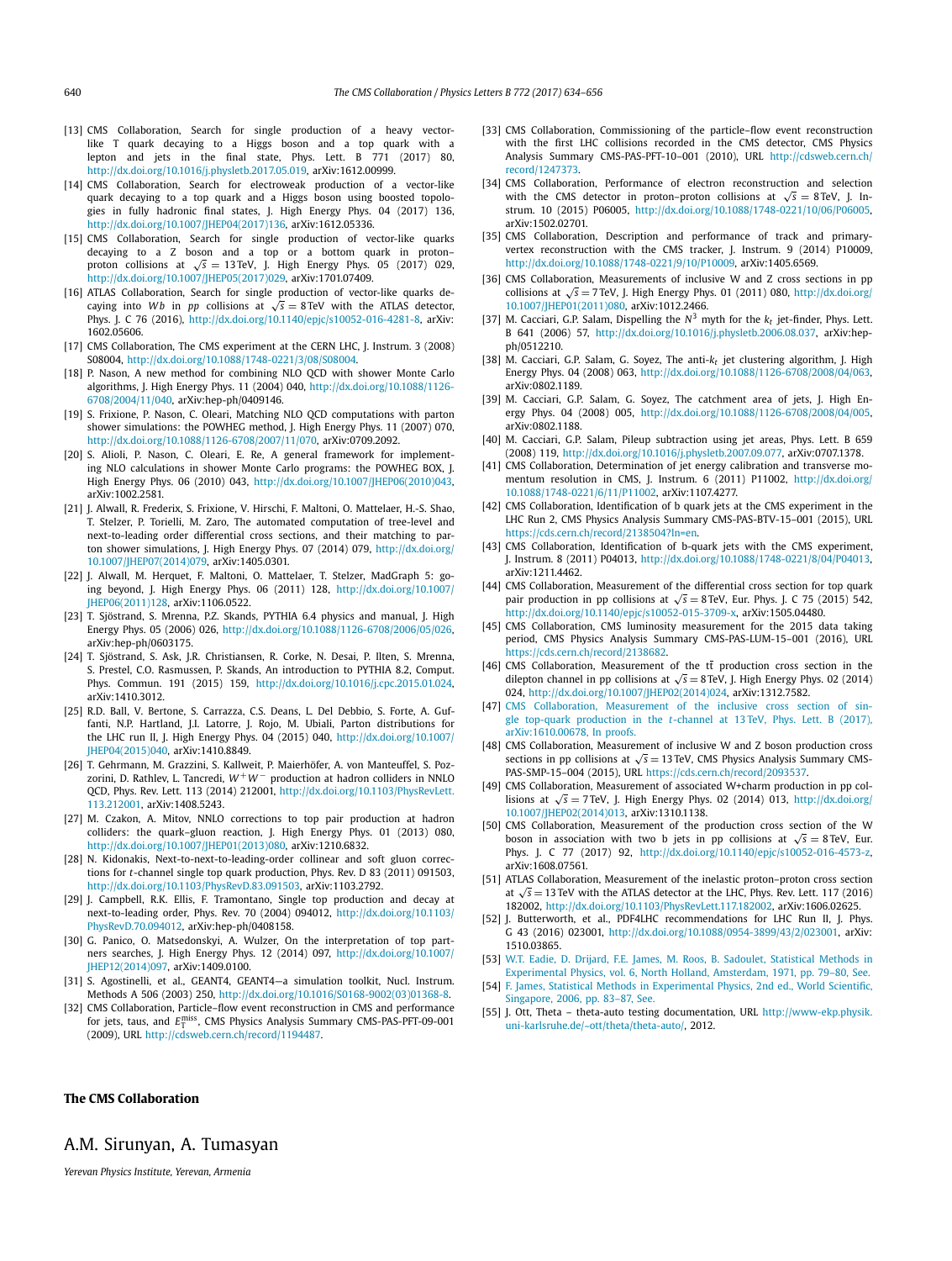W. Adam, E. Asilar, T. Bergauer, J. Brandstetter, E. Brondolin, M. Dragicevic, J. Erö, M. Flechl, M. Friedl, R. Frühwirth <sup>1</sup>, V.M. Ghete, C. Hartl, N. Hörmann, J. Hrubec, M. Jeitler <sup>1</sup>, A. König, I. Krätschmer, D. Liko, T. Matsushita, I. Mikulec, D. Rabady, N. Rad, B. Rahbaran, H. Rohringer, J. Schieck<sup>1</sup>, J. Strauss, W. Waltenberger, C.-E. Wulz<sup>[1](#page-21-0)</sup>

*Institut für Hochenergiephysik, Wien, Austria*

### O. Dvornikov, V. Makarenko, V. Mossolov, J. Suarez Gonzalez, V. Zykunov

*Institute for Nuclear Problems, Minsk, Belarus*

#### N. Shumeiko

*National Centre for Particle and High Energy Physics, Minsk, Belarus*

S. Alderweireldt, E.A. De Wolf, X. Janssen, J. Lauwers, M. Van De Klundert, H. Van Haevermaet, P. Van Mechelen, N. Van Remortel, A. Van Spilbeeck

*Universiteit Antwerpen, Antwerpen, Belgium*

S. Abu Zeid, F. Blekman, J. D'Hondt, N. Daci, I. De Bruyn, K. Deroover, S. Lowette, S. Moortgat, L. Moreels, A. Olbrechts, Q. Python, K. Skovpen, S. Tavernier, W. Van Doninck, P. Van Mulders, I. Van Parijs

*Vrije Universiteit Brussel, Brussel, Belgium*

H. Brun, B. Clerbaux, G. De Lentdecker, H. Delannoy, G. Fasanella, L. Favart, R. Goldouzian, A. Grebenyuk, G. Karapostoli, T. Lenzi, A. Léonard, J. Luetic, T. Maerschalk, A. Marinov, A. Randle-conde, T. Seva, C. Vander Velde, P. Vanlaer, D. Vannerom, R. Yonamine, F. Zenoni, F. Zhang [2](#page-21-0)

*Université Libre de Bruxelles, Bruxelles, Belgium*

A. Cimmino, T. Cornelis, D. Dobur, A. Fagot, M. Gul, I. Khvastunov, D. Poyraz, S. Salva, R. Schöfbeck, M. Tytgat, W. Van Driessche, E. Yazgan, N. Zaganidis

*Ghent University, Ghent, Belgium*

H. Bakhshiansohi, C. Beluffi<sup>3</sup>, O. Bondu, S. Brochet, G. Bruno, A. Caudron, S. De Visscher, C. Delaere, M. Delcourt, B. Francois, A. Giammanco, A. Jafari, M. Komm, G. Krintiras, V. Lemaitre, A. Magitteri, A. Mertens, M. Musich, K. Piotrzkowski, L. Quertenmont, M. Selvaggi, M. Vidal Marono, S. Wertz

*Université Catholique de Louvain, Louvain-la-Neuve, Belgium*

## N. Beliy

*Université de Mons, Mons, Belgium*

W.L. Aldá Júnior, F.L. Alves, G.A. Alves, L. Brito, C. Hensel, A. Moraes, M.E. Pol, P. Rebello Teles

*Centro Brasileiro de Pesquisas Fisicas, Rio de Janeiro, Brazil*

E. Belchior Batista Das Chagas, W. Carvalho, J. Chinellato<sup>[4](#page-21-0)</sup>, A. Custódio, E.M. Da Costa, G.G. Da Silveira<sup>5</sup>, D. De Jesus Damiao, C. De Oliveira Martins, S. Fonseca De Souza, L.M. Huertas Guativa, H. Malbouisson, D. Matos Figueiredo, C. Mora Herrera, L. Mundim, H. Nogima, W.L. Prado Da Silva, A. Santoro, A. Sznajder, E.J. Tonelli Manganote<sup>4</sup>, F. Torres Da Silva De Araujo, A. Vilela Pereira

*Universidade do Estado do Rio de Janeiro, Rio de Janeiro, Brazil*

S. Ahuja<sup>a</sup>, C.A. Bernardes<sup>a</sup>, S. Dogra<sup>a</sup>, T.R. Fernandez Perez Tomei<sup>a</sup>, E.M. Gregores<sup>b</sup>, P.G. Mercadante<sup>b</sup>, C.S. Moon<sup>a</sup>, S.F. Novaes<sup>a</sup>, Sandra S. Padula<sup>a</sup>, D. Romero Abad <sup>b</sup>, J.C. Ruiz Vargas <sup>a</sup>

<sup>a</sup> *Universidade Estadual Paulista, São Paulo, Brazil*

<sup>b</sup> *Universidade Federal do ABC, São Paulo, Brazil*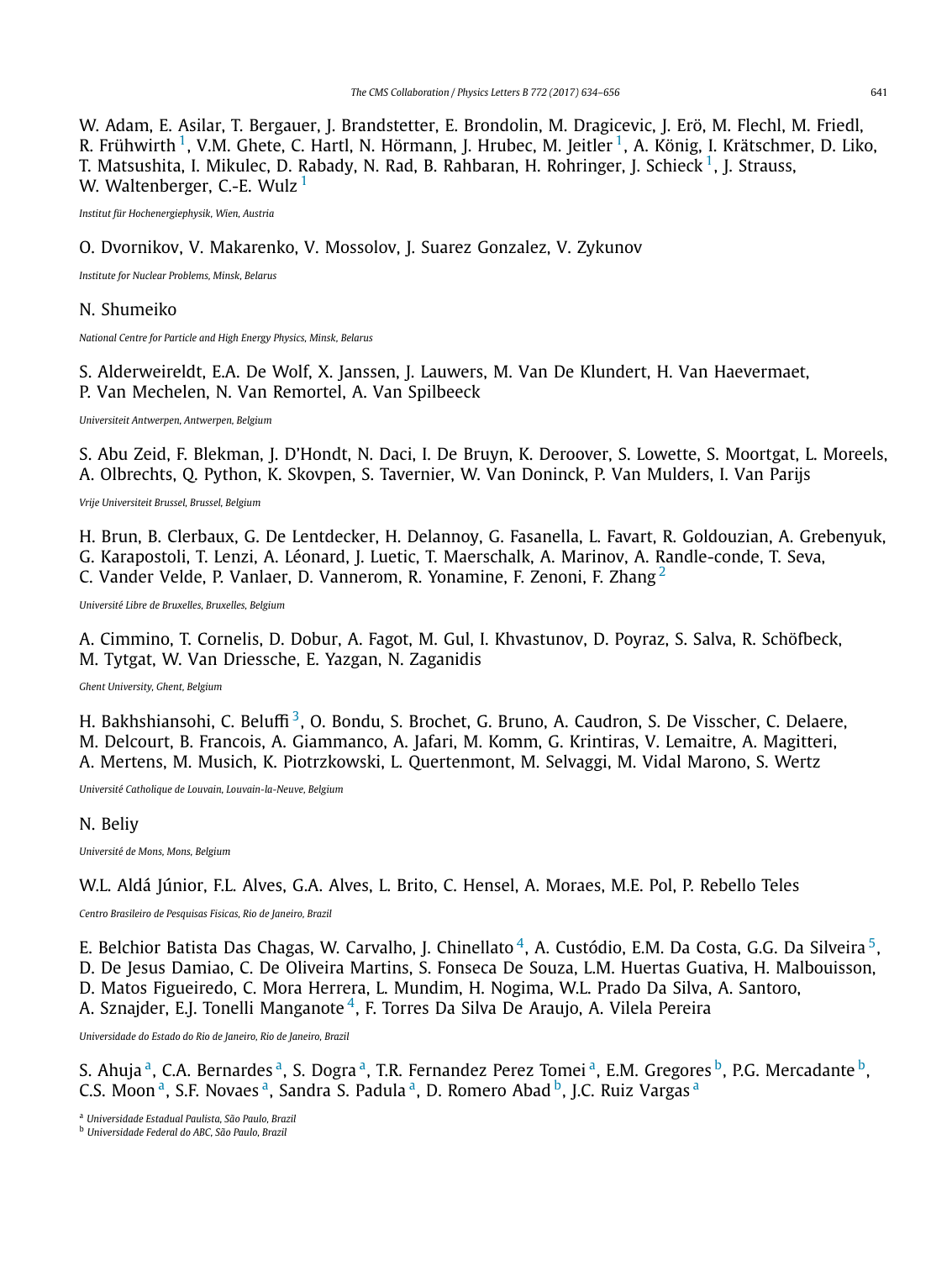### A. Aleksandrov, R. Hadjiiska, P. Iaydjiev, M. Rodozov, S. Stoykova, G. Sultanov, M. Vutova

*Institute for Nuclear Research and Nuclear Energy, Sofia, Bulgaria*

#### A. Dimitrov, I. Glushkov, L. Litov, B. Pavlov, P. Petkov

*University of Sofia, Sofia, Bulgaria*

### W. Fang<sup>[6](#page-21-0)</sup>

*Beihang University, Beijing, China*

M. Ahmad, J.G. Bian, G.M. Chen, H.S. Chen, M. Chen, Y. Chen<sup>7</sup>, T. Cheng, C.H. Jiang, D. Leggat, Z. Liu, F. Romeo, M. Ruan, S.M. Shaheen, A. Spiezia, J. Tao, C. Wang, Z. Wang, H. Zhang, J. Zhao

*Institute of High Energy Physics, Beijing, China*

#### Y. Ban, G. Chen, Q. Li, S. Liu, Y. Mao, S.J. Qian, D. Wang, Z. Xu

*State Key Laboratory of Nuclear Physics and Technology, Peking University, Beijing, China*

### C. Avila, A. Cabrera, L.F. Chaparro Sierra, C. Florez, J.P. Gomez, C.F. González Hernández, J.D. Ruiz Alvarez, J.C. Sanabria

*Universidad de Los Andes, Bogota, Colombia*

#### N. Godinovic, D. Lelas, I. Puljak, P.M. Ribeiro Cipriano, T. Sculac

*University of Split, Faculty of Electrical Engineering, Mechanical Engineering and Naval Architecture, Split, Croatia*

#### Z. Antunovic, M. Kovac

*University of Split, Faculty of Science, Split, Croatia*

#### V. Brigljevic, D. Ferencek, K. Kadija, B. Mesic, T. Susa

*Institute Rudjer Boskovic, Zagreb, Croatia*

### A. Attikis, G. Mavromanolakis, J. Mousa, C. Nicolaou, F. Ptochos, P.A. Razis, H. Rykaczewski, D. Tsiakkouri

*University of Cyprus, Nicosia, Cyprus*

## M. Finger  $\frac{8}{3}$  $\frac{8}{3}$  $\frac{8}{3}$ , M. Finger Jr.  $\frac{8}{3}$

*Charles University, Prague, Czech Republic*

#### E. Carrera Jarrin

*Universidad San Francisco de Quito, Quito, Ecuador*

## E. El-khateeb<sup>9</sup>, S. Elgammal<sup>10</sup>, A. Mohamed<sup>[11](#page-21-0)</sup>

Academy of Scientific Research and Technology of the Arab Republic of Egypt, Egyptian Network of High Energy Physics, Cairo, Egypt

#### M. Kadastik, L. Perrini, M. Raidal, A. Tiko, C. Veelken

*National Institute of Chemical Physics and Biophysics, Tallinn, Estonia*

#### P. Eerola, J. Pekkanen, M. Voutilainen

*Department of Physics, University of Helsinki, Helsinki, Finland*

J. Härkönen, T. Järvinen, V. Karimäki, R. Kinnunen, T. Lampén, K. Lassila-Perini, S. Lehti, T. Lindén, P. Luukka, J. Tuominiemi, E. Tuovinen, L. Wendland

*Helsinki Institute of Physics, Helsinki, Finland*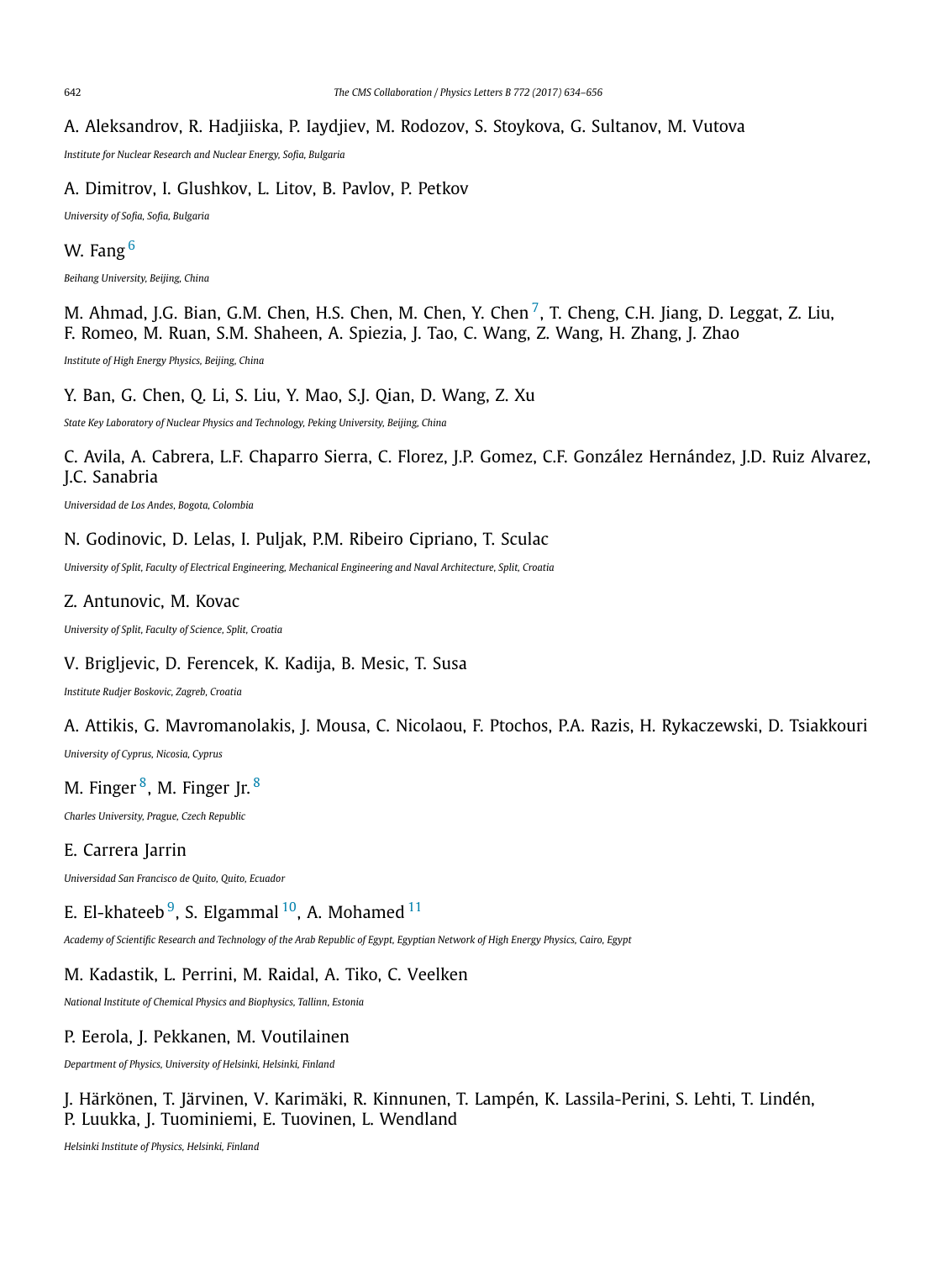## J. Talvitie, T. Tuuva

*Lappeenranta University of Technology, Lappeenranta, Finland*

M. Besancon, F. Couderc, M. Dejardin, D. Denegri, B. Fabbro, J.L. Faure, C. Favaro, F. Ferri, S. Ganjour, S. Ghosh, A. Givernaud, P. Gras, G. Hamel de Monchenault, P. Jarry, I. Kucher, E. Locci, M. Machet, J. Malcles, J. Rander, A. Rosowsky, M. Titov

*IRFU, CEA, Université Paris-Saclay, Gif-sur-Yvette, France*

A. Abdulsalam, I. Antropov, S. Baffioni, F. Beaudette, P. Busson, L. Cadamuro, E. Chapon, C. Charlot, O. Davignon, R. Granier de Cassagnac, M. Jo, S. Lisniak, P. Miné, M. Nguyen, C. Ochando, G. Ortona, P. Paganini, P. Pigard, S. Regnard, R. Salerno, Y. Sirois, T. Strebler, Y. Yilmaz, A. Zabi, A. Zghiche

*Laboratoire Leprince-Ringuet, Ecole Polytechnique, IN2P3-CNRS, Palaiseau, France*

J.-L. Agram [12,](#page-21-0) J. Andrea, A. Aubin, D. Bloch, J.-M. Brom, M. Buttignol, E.C. Chabert, N. Chanon, C. Collard, E. Conte [12,](#page-21-0) X. Coubez, J.-C. Fontaine [12](#page-21-0), D. Gelé, U. Goerlach, A.-C. Le Bihan, P. Van Hove

*Institut Pluridisciplinaire Hubert Curien (IPHC), Université de Strasbourg, CNRS-IN2P3, France*

### S. Gadrat

Centre de Calcul de l'Institut National de Physique Nucleaire et de Physique des Particules, CNRS/IN2P3, Villeurbanne, France

S. Beauceron, C. Bernet, G. Boudoul, C.A. Carrillo Montoya, R. Chierici, D. Contardo, B. Courbon, P. Depasse, H. El Mamouni, J. Fay, S. Gascon, M. Gouzevitch, G. Grenier, B. Ille, F. Lagarde, I.B. Laktineh, M. Lethuillier, L. Mirabito, A.L. Pequegnot, S. Perries, A. Popov <sup>[13](#page-21-0)</sup>, D. Sabes, V. Sordini, M. Vander Donckt, P. Verdier, S. Viret

Université de Lyon, Université Claude Bernard Lyon 1, CNRS-IN2P3, Institut de Physique Nucléaire de Lyon, Villeurbanne, France

## T. Toriashvili [14](#page-21-0)

*Georgian Technical University, Tbilisi, Georgia*

## Z. Tsamalaidze<sup>[8](#page-21-0)</sup>

*Tbilisi State University, Tbilisi, Georgia*

C. Autermann, S. Beranek, L. Feld, M.K. Kiesel, K. Klein, M. Lipinski, M. Preuten, C. Schomakers, J. Schulz, T. Verlage

*RWTH Aachen University, I. Physikalisches Institut, Aachen, Germany*

A. Albert, M. Brodski, E. Dietz-Laursonn, D. Duchardt, M. Endres, M. Erdmann, S. Erdweg, T. Esch, R. Fischer, A. Güth, M. Hamer, T. Hebbeker, C. Heidemann, K. Hoepfner, S. Knutzen, M. Merschmeyer, A. Meyer, P. Millet, S. Mukherjee, M. Olschewski, K. Padeken, T. Pook, M. Radziej, H. Reithler, M. Rieger, F. Scheuch, L. Sonnenschein, D. Teyssier, S. Thüer

*RWTH Aachen University, III. Physikalisches Institut A, Aachen, Germany*

V. Cherepanov, G. Flügge, B. Kargoll, T. Kress, A. Künsken, J. Lingemann, T. Müller, A. Nehrkorn, A. Nowack, C. Pistone, O. Pooth, A. Stahl [15](#page-21-0)

*RWTH Aachen University, III. Physikalisches Institut B, Aachen, Germany*

M. Aldaya Martin, T. Arndt, C. Asawatangtrakuldee, K. Beernaert, O. Behnke, U. Behrens, A.A. Bin Anuar, K. Borras [16,](#page-21-0) A. Campbell, P. Connor, C. Contreras-Campana, F. Costanza, C. Diez Pardos, G. Dolinska, G. Eckerlin, D. Eckstein, T. Eichhorn, E. Eren, E. Gallo<sup>17</sup>, J. Garay Garcia, A. Geiser, A. Gizhko, J.M. Grados Luyando, A. Grohsjean, P. Gunnellini, A. Harb, J. Hauk, M. Hempel<sup>[18](#page-21-0)</sup>, H. Jung, A. Kalogeropoulos, O. Karacheban <sup>[18](#page-21-0)</sup>, M. Kasemann, J. Keaveney, C. Kleinwort, I. Korol, D. Krücker,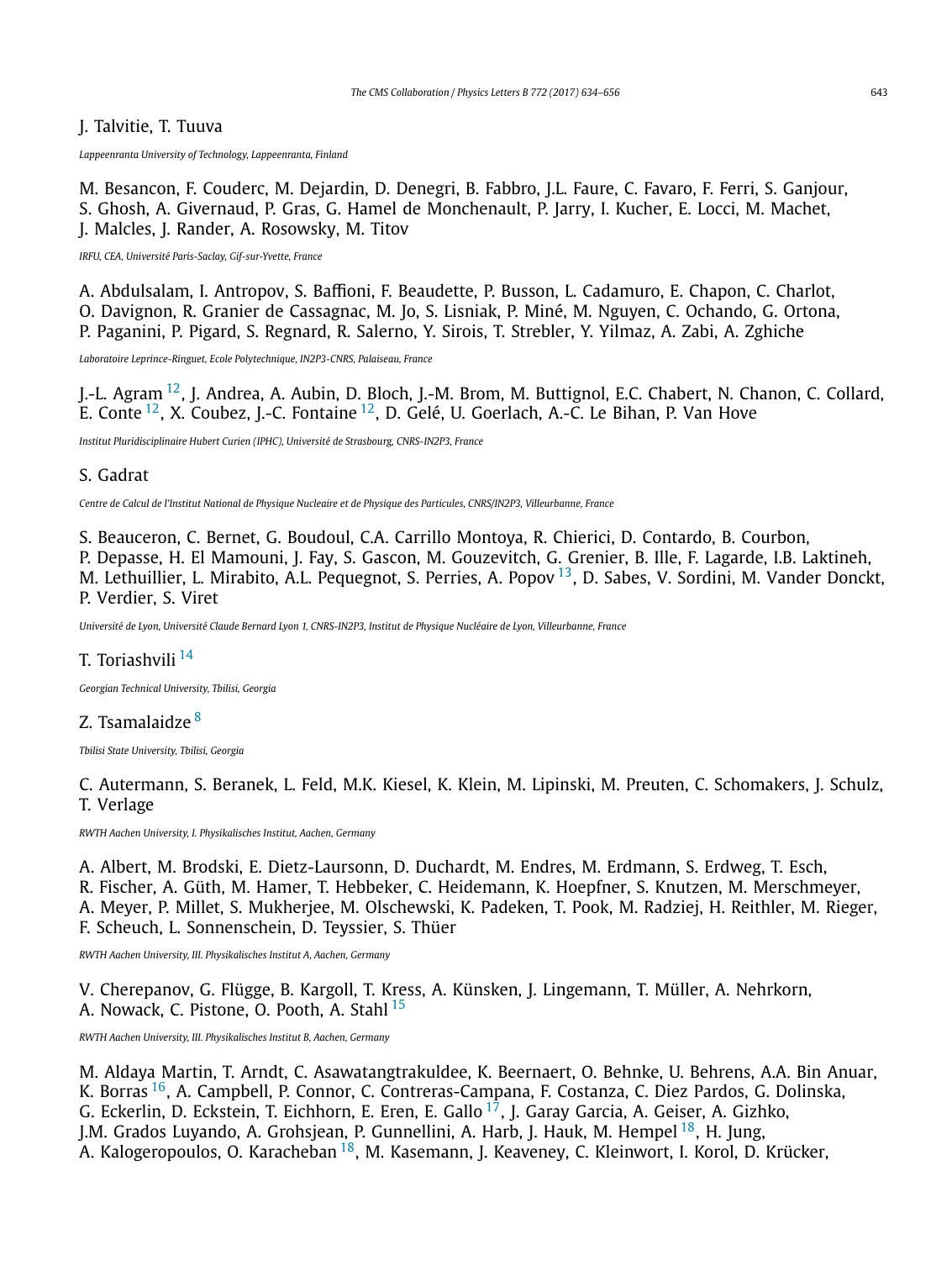W. Lange, A. Lelek, T. Lenz, J. Leonard, K. Lipka, A. Lobanov, W. Lohmann <sup>18</sup>, R. Mankel, I.-A. Melzer-Pellmann, A.B. Meyer, G. Mittag, J. Mnich, A. Mussgiller, D. Pitzl, R. Placakyte, A. Raspereza, B. Roland, M.Ö. Sahin, P. Saxena, T. Schoerner-Sadenius, S. Spannagel, N. Stefaniuk, G.P. Van Onsem, R. Walsh, C. Wissing

*Deutsches Elektronen-Synchrotron, Hamburg, Germany*

V. Blobel, M. Centis Vignali, A.R. Draeger, T. Dreyer, E. Garutti, D. Gonzalez, J. Haller, M. Hoffmann, A. Junkes, R. Klanner, R. Kogler, N. Kovalchuk, T. Lapsien, I. Marchesini, D. Marconi, M. Meyer, M. Niedziela, D. Nowatschin, F. Pantaleo [15,](#page-21-0) T. Peiffer, A. Perieanu, J. Poehlsen, C. Scharf, P. Schleper, A. Schmidt, S. Schumann, J. Schwandt, H. Stadie, G. Steinbrück, F.M. Stober, M. Stöver, H. Tholen, D. Troendle, E. Usai, L. Vanelderen, A. Vanhoefer, B. Vormwald

*University of Hamburg, Hamburg, Germany*

M. Akbiyik, C. Barth, S. Baur, C. Baus, J. Berger, E. Butz, R. Caspart, T. Chwalek, F. Colombo, W. De Boer, A. Dierlamm, S. Fink, B. Freund, R. Friese, M. Giffels, A. Gilbert, P. Goldenzweig, D. Haitz, F. Hartmann [15,](#page-21-0) S.M. Heindl, U. Husemann, I. Katkov<sup>13</sup>, S. Kudella, H. Mildner, M.U. Mozer, Th. Müller, M. Plagge, G. Quast, K. Rabbertz, S. Röcker, F. Roscher, M. Schröder, I. Shvetsov, G. Sieber, H.J. Simonis, R. Ulrich, S. Wayand, M. Weber, T. Weiler, S. Williamson, C. Wöhrmann, R. Wolf

*Institut für Experimentelle Kernphysik, Karlsruhe, Germany*

G. Anagnostou, G. Daskalakis, T. Geralis, V.A. Giakoumopoulou, A. Kyriakis, D. Loukas, I. Topsis-Giotis

*Institute of Nuclear and Particle Physics (INPP), NCSR Demokritos, Aghia Paraskevi, Greece*

#### S. Kesisoglou, A. Panagiotou, N. Saoulidou, E. Tziaferi

*National and Kapodistrian University of Athens, Athens, Greece*

#### I. Evangelou, G. Flouris, C. Foudas, P. Kokkas, N. Loukas, N. Manthos, I. Papadopoulos, E. Paradas

*University of Ioánnina, Ioánnina, Greece*

#### N. Filipovic, G. Pasztor

*MTA-ELTE Lendület CMS Particle and Nuclear Physics Group, Eötvös Loránd University, Budapest, Hungary*

## G. Bencze, C. Hajdu, D. Horvath [19,](#page-21-0) F. Sikler, V. Veszpremi, G. Vesztergombi [20,](#page-21-0) A.J. Zsigmond

*Wigner Research Centre for Physics, Budapest, Hungary*

## N. Beni, S. Czellar, J. Karancsi [21,](#page-21-0) A. Makovec, J. Molnar, Z. Szillasi

*Institute of Nuclear Research ATOMKI, Debrecen, Hungary*

## M. Bartók [20,](#page-21-0) P. Raics, Z.L. Trocsanyi, B. Ujvari

*Institute of Physics, University of Debrecen, Hungary*

#### J.R. Komaragiri

*Indian Institute of Science (IISc), India*

S. Bahinipati <sup>22</sup>, S. Bhowmik <sup>23</sup>, S. Choudhury <sup>24</sup>, P. Mal, K. Mandal, A. Nayak <sup>25</sup>, D.K. Sahoo <sup>22</sup>, N. Sahoo, S.K. Swain

*National Institute of Science Education and Research, Bhubaneswar, India*

S. Bansal, S.B. Beri, V. Bhatnagar, R. Chawla, U. Bhawandeep, A.K. Kalsi, A. Kaur, M. Kaur, R. Kumar, P. Kumari, A. Mehta, M. Mittal, J.B. Singh, G. Walia

*Panjab University, Chandigarh, India*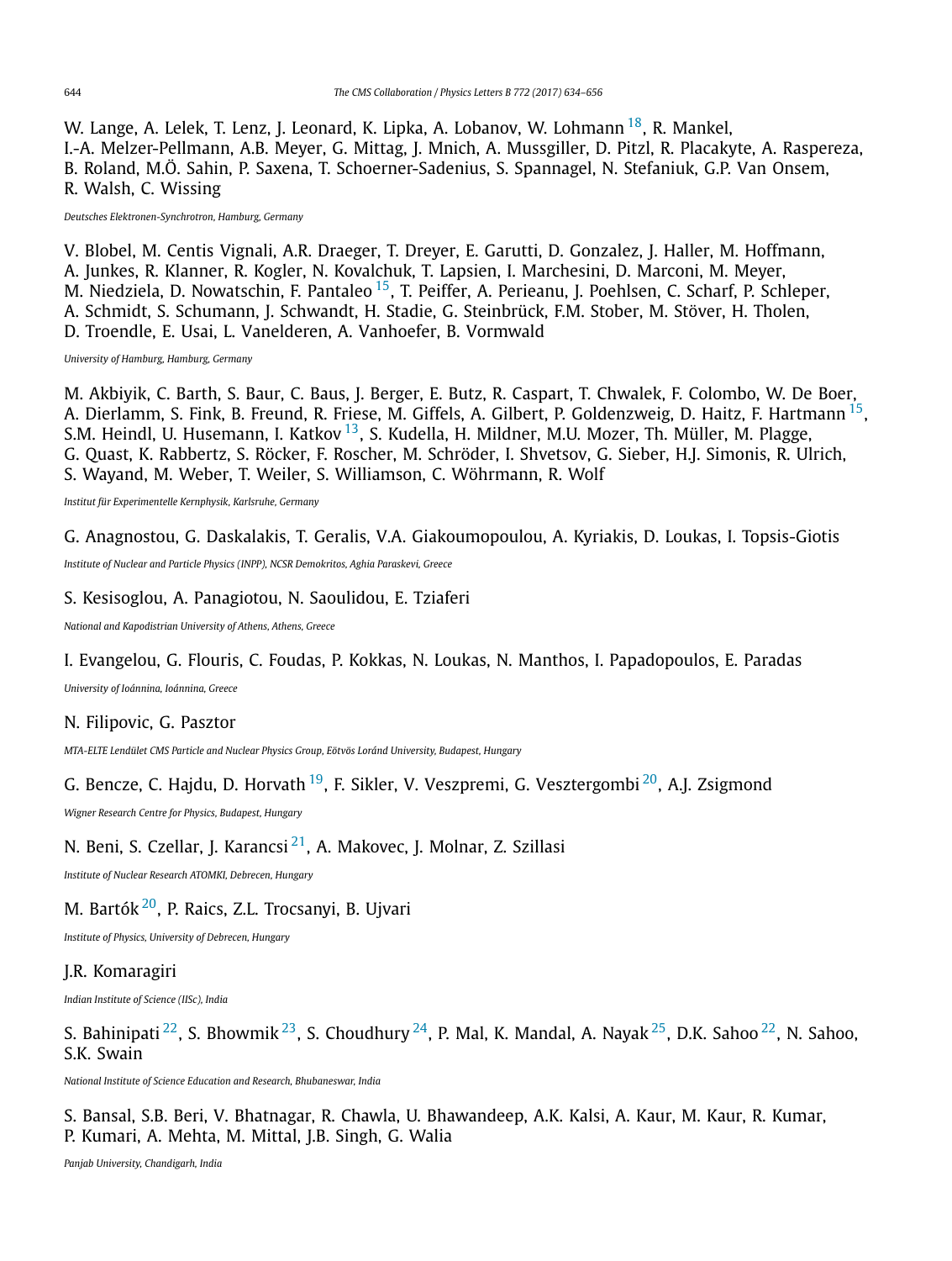Ashok Kumar, A. Bhardwaj, B.C. Choudhary, R.B. Garg, S. Keshri, S. Malhotra, M. Naimuddin, N. Nishu, K. Ranjan, R. Sharma, V. Sharma

*University of Delhi, Delhi, India*

R. Bhattacharya, S. Bhattacharya, K. Chatterjee, S. Dey, S. Dutt, S. Dutta, S. Ghosh, N. Majumdar, A. Modak, K. Mondal, S. Mukhopadhyay, S. Nandan, A. Purohit, A. Roy, D. Roy, S. Roy Chowdhury, S. Sarkar, M. Sharan, S. Thakur

*Saha Institute of Nuclear Physics, Kolkata, India*

#### P.K. Behera

*Indian Institute of Technology Madras, Madras, India*

R. Chudasama, D. Dutta, V. Jha, V. Kumar, A.K. Mohanty <sup>15</sup>, P.K. Netrakanti, L.M. Pant, P. Shukla, A. Topkar *Bhabha Atomic Research Centre, Mumbai, India*

T. Aziz, S. Dugad, G. Kole, B. Mahakud, S. Mitra, G.B. Mohanty, B. Parida, N. Sur, B. Sutar

*Tata Institute of Fundamental Research-A, Mumbai, India*

S. Banerjee, R.K. Dewanjee, S. Ganguly, M. Guchait, Sa. Jain, S. Kumar, M. Maity  $^{23}$  $^{23}$  $^{23}$ , G. Majumder, K. Mazumdar, T. Sarkar  $^{23}$  $^{23}$  $^{23}$ , N. Wickramage  $^{26}$  $^{26}$  $^{26}$ 

*Tata Institute of Fundamental Research-B, Mumbai, India*

S. Chauhan, S. Dube, V. Hegde, A. Kapoor, K. Kothekar, S. Pandey, A. Rane, S. Sharma

*Indian Institute of Science Education and Research (IISER), Pune, India*

S. Chenarani [27,](#page-21-0) E. Eskandari Tadavani, S.M. Etesami [27,](#page-21-0) M. Khakzad, M. Mohammadi Najafabadi, M. Naseri, S. Paktinat Mehdiabadi [28,](#page-21-0) F. Rezaei Hosseinabadi, B. Safarzadeh [29,](#page-21-0) M. Zeinali

*Institute for Research in Fundamental Sciences (IPM), Tehran, Iran*

#### M. Felcini, M. Grunewald

*University College Dublin, Dublin, Ireland*

M. Abbrescia <sup>a</sup>*,*b, C. Calabria <sup>a</sup>*,*b, C. Caputo <sup>a</sup>*,*b, A. Colaleo a, D. Creanza <sup>a</sup>*,*c, L. Cristella <sup>a</sup>*,*b, N. De Filippis <sup>a</sup>*,*c, M. De Palma <sup>a</sup>*,*b, L. Fiore a, G. Iaselli <sup>a</sup>*,*c, G. Maggi <sup>a</sup>*,*c, M. Maggi a, G. Miniello <sup>a</sup>*,*b, S. My <sup>a</sup>*,*b, S. Nuzzo <sup>a</sup>*,*b, A. Pompili <sup>a</sup>*,*b, G. Pugliese <sup>a</sup>*,*c, R. Radogna <sup>a</sup>*,*b, A. Ranieri a, G. Selvaggi <sup>a</sup>*,*b, A. Sharma a, L. Silvestris <sup>a</sup>*,*[15,](#page-21-0) R. Venditti <sup>a</sup>*,*b, P. Verwilligen <sup>a</sup>

G. Abbiendi a, C. Battilana, D. Bonacorsi <sup>a</sup>*,*b, S. Braibant-Giacomelli <sup>a</sup>*,*b, L. Brigliadori <sup>a</sup>*,*b, R. Campanini <sup>a</sup>*,*b, P. Capiluppi <sup>a</sup>*,*b, A. Castro <sup>a</sup>*,*b, F.R. Cavallo a, S.S. Chhibra <sup>a</sup>*,*b, G. Codispoti <sup>a</sup>*,*b, M. Cuffiani <sup>a</sup>*,*b, G.M. Dallavalle <sup>a</sup>, F. Fabbri <sup>a</sup>, A. Fanfani <sup>a,b</sup>, D. Fasanella <sup>a,b</sup>, P. Giacomelli <sup>a</sup>, C. Grandi <sup>a</sup>, L. Guiducci <sup>a,b</sup>, S. Marcellini<sup>a</sup>, G. Masetti<sup>a</sup>, A. Montanari<sup>a</sup>, F.L. Navarria <sup>a, b</sup>, A. Perrotta <sup>a</sup>, A.M. Rossi <sup>a, b</sup>, T. Rovelli <sup>a, b</sup>, G.P. Siroli <sup>a</sup>*,*b, N. Tosi <sup>a</sup>*,*b*,*[15](#page-21-0)

<sup>a</sup> *INFN Sezione di Bologna, Bologna, Italy*

<sup>b</sup> *Università di Bologna, Bologna, Italy*

S. Albergo <sup>a</sup>*,*b, S. Costa <sup>a</sup>*,*b, A. Di Mattia a, F. Giordano <sup>a</sup>*,*b, R. Potenza <sup>a</sup>*,*b, A. Tricomi <sup>a</sup>*,*b, C. Tuve <sup>a</sup>*,*<sup>b</sup>

<sup>a</sup> *INFN Sezione di Catania, Catania, Italy*

<sup>b</sup> *Università di Catania, Catania, Italy*

<sup>a</sup> *INFN Sezione di Bari, Bari, Italy* <sup>b</sup> *Università di Bari, Bari, Italy*

<sup>c</sup> *Politecnico di Bari, Bari, Italy*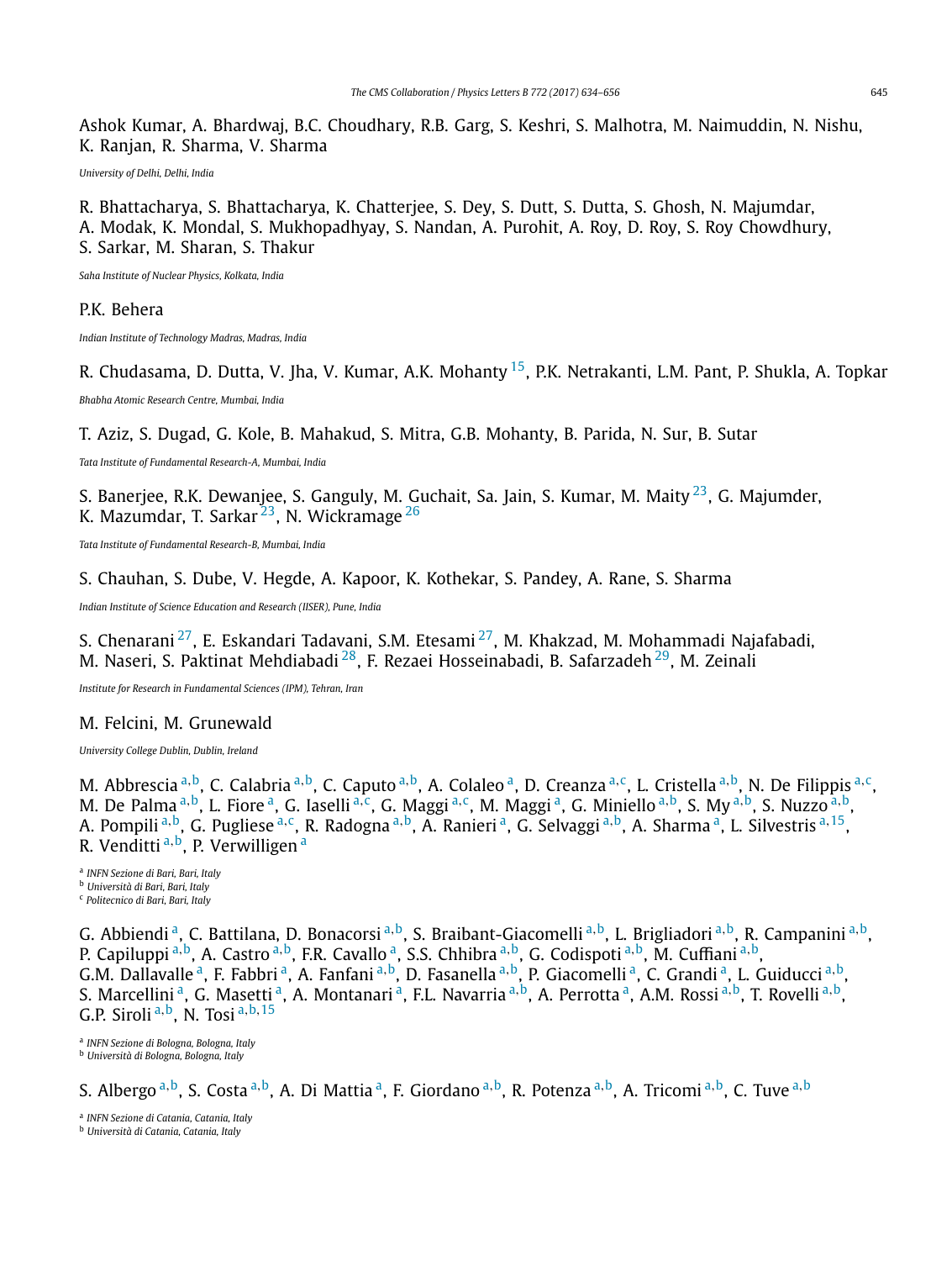G. Barbagli a, V. Ciulli <sup>a</sup>*,*b, C. Civinini a, R. D'Alessandro <sup>a</sup>*,*b, E. Focardi <sup>a</sup>*,*b, P. Lenzi <sup>a</sup>*,*b, M. Meschini a, S. Paoletti a, L. Russo <sup>a</sup>*,*[30](#page-21-0), G. Sguazzoni a, D. Strom a, L. Viliani <sup>a</sup>*,*b*,*[15](#page-21-0)

<sup>a</sup> *INFN Sezione di Firenze, Firenze, Italy* <sup>b</sup> *Università di Firenze, Firenze, Italy*

### L. Benussi, S. Bianco, F. Fabbri, D. Piccolo, F. Primavera [15](#page-21-0)

*INFN Laboratori Nazionali di Frascati, Frascati, Italy*

V. Calvelli <sup>a</sup>*,*b, F. Ferro a, M.R. Monge <sup>a</sup>*,*b, E. Robutti a, S. Tosi <sup>a</sup>*,*<sup>b</sup>

<sup>a</sup> *INFN Sezione di Genova, Genova, Italy* <sup>b</sup> *Università di Genova, Genova, Italy*

L. Brianza <sup>a</sup>*,*b*,*[15,](#page-21-0) F. Brivio <sup>a</sup>*,*b, V. Ciriolo, M.E. Dinardo <sup>a</sup>*,*b, S. Fiorendi <sup>a</sup>*,*b*,*[15](#page-21-0), S. Gennai a, A. Ghezzi <sup>a</sup>*,*b, P. Govoni <sup>a</sup>*,*b, M. Malberti <sup>a</sup>*,*b, S. Malvezzi a, R.A. Manzoni <sup>a</sup>*,*b, D. Menasce a, L. Moroni a, M. Paganoni <sup>a</sup>*,*b, D. Pedrini a, S. Pigazzini <sup>a</sup>*,*b, S. Ragazzi <sup>a</sup>*,*b, T. Tabarelli de Fatis <sup>a</sup>*,*<sup>b</sup>

<sup>a</sup> *INFN Sezione di Milano-Bicocca, Milano, Italy*

<sup>b</sup> *Università di Milano-Bicocca, Milano, Italy*

S. Buontempo a, N. Cavallo <sup>a</sup>*,*c, G. De Nardo, S. Di Guida <sup>a</sup>*,*d*,*[15,](#page-21-0) M. Esposito <sup>a</sup>*,*b, F. Fabozzi <sup>a</sup>*,*c, F. Fienga <sup>a</sup>*,*b, A.O.M. Iorio <sup>a</sup>*,*b, G. Lanza a, L. Lista a, S. Meola <sup>a</sup>*,*d*,*[15,](#page-21-0) P. Paolucci <sup>a</sup>*,*[15,](#page-21-0) C. Sciacca <sup>a</sup>*,*b, F. Thyssen <sup>a</sup>

<sup>a</sup> *INFN Sezione di Napoli, Napoli, Italy*

<sup>b</sup> *Università di Napoli 'Federico II', Napoli, Italy*

<sup>c</sup> *Università della Basilicata, Potenza, Italy*

<sup>d</sup> *Università G. Marconi, Roma, Italy*

P. Azzi <sup>a</sup>*,*[15,](#page-21-0) L. Benato <sup>a</sup>*,*b, D. Bisello <sup>a</sup>*,*b, A. Boletti <sup>a</sup>*,*b, R. Carlin <sup>a</sup>*,*b, A. Carvalho Antunes De Oliveira <sup>a</sup>*,*b, P. Checchia <sup>a</sup>, M. Dall'Osso <sup>a,b</sup>, P. De Castro Manzano <sup>a</sup>, T. Dorigo <sup>a</sup>, U. Dosselli <sup>a</sup>, S. Fantinel <sup>a</sup>, F. Fanzago <sup>a</sup>, F. Gasparini <sup>a</sup>*,*b, U. Gasparini <sup>a</sup>*,*b, F. Gonella a, S. Lacaprara a, M. Margoni <sup>a</sup>*,*b, A.T. Meneguzzo <sup>a</sup>*,*b, J. Pazzini <sup>a</sup>*,*b, N. Pozzobon <sup>a</sup>*,*b, P. Ronchese <sup>a</sup>*,*b, E. Torassa a, M. Zanetti <sup>a</sup>*,*b, P. Zotto <sup>a</sup>*,*b, G. Zumerle <sup>a</sup>*,*<sup>b</sup>

<sup>a</sup> *INFN Sezione di Padova, Padova, Italy*

<sup>b</sup> *Università di Padova, Padova, Italy*

<sup>c</sup> *Università di Trento, Trento, Italy*

A. Braghieri a, F. Fallavollita <sup>a</sup>*,*b, A. Magnani <sup>a</sup>*,*b, P. Montagna <sup>a</sup>*,*b, S.P. Ratti <sup>a</sup>*,*b, V. Re a, C. Riccardi <sup>a</sup>*,*b, P. Salvini a, I. Vai <sup>a</sup>*,*b, P. Vitulo <sup>a</sup>*,*<sup>b</sup>

<sup>a</sup> *INFN Sezione di Pavia, Pavia, Italy* <sup>b</sup> *Università di Pavia, Pavia, Italy*

L. Alunni Solestizi <sup>a</sup>*,*b, G.M. Bilei a, D. Ciangottini <sup>a</sup>*,*b, L. Fanò <sup>a</sup>*,*b, P. Lariccia <sup>a</sup>*,*b, R. Leonardi <sup>a</sup>*,*b, G. Mantovani <sup>a</sup>*,*b, M. Menichelli a, A. Saha a, A. Santocchia <sup>a</sup>*,*<sup>b</sup>

<sup>a</sup> *INFN Sezione di Perugia, Perugia, Italy* <sup>b</sup> *Università di Perugia, Perugia, Italy*

K. Androsov<sup>a,30</sup>, P. Azzurri<sup>a,15</sup>, G. Bagliesi<sup>a</sup>, J. Bernardini<sup>a</sup>, T. Boccali<sup>a</sup>, R. Castaldi<sup>a</sup>, M.A. Ciocci<sup>a,30</sup>, R. Dell'Orso a, S. Donato <sup>a</sup>*,*c, G. Fedi, A. Giassi a, M.T. Grippo <sup>a</sup>*,*[30,](#page-21-0) F. Ligabue <sup>a</sup>*,*c, T. Lomtadze a, L. Martini <sup>a</sup>*,*b, A. Messineo <sup>a</sup>*,*b, F. Palla a, A. Rizzi <sup>a</sup>*,*b, A. Savoy-Navarro <sup>a</sup>*,*[31,](#page-21-0) P. Spagnolo a, R. Tenchini a, G. Tonelli <sup>a</sup>*,*b, A. Venturi<sup>a</sup>, P.G. Verdini<sup>a</sup>

<sup>a</sup> *INFN Sezione di Pisa, Pisa, Italy*

<sup>b</sup> *Università di Pisa, Pisa, Italy*

<sup>c</sup> *Scuola Normale Superiore di Pisa, Pisa, Italy*

L. Barone a,b, F. Cavallari a, M. Cipriani a,b, D. Del Re a,b, [15,](#page-21-0) M. Diemoz a, S. Gelli a,b, E. Longo a,b, F. Margaroli <sup>a</sup>*,*b, B. Marzocchi <sup>a</sup>*,*b, P. Meridiani a, G. Organtini <sup>a</sup>*,*b, R. Paramatti a, F. Preiato <sup>a</sup>*,*b, S. Rahatlou <sup>a</sup>*,*b, C. Rovelli a, F. Santanastasio <sup>a</sup>*,*<sup>b</sup>

<sup>a</sup> *INFN Sezione di Roma, Roma, Italy*

<sup>b</sup> *Università di Roma, Roma, Italy*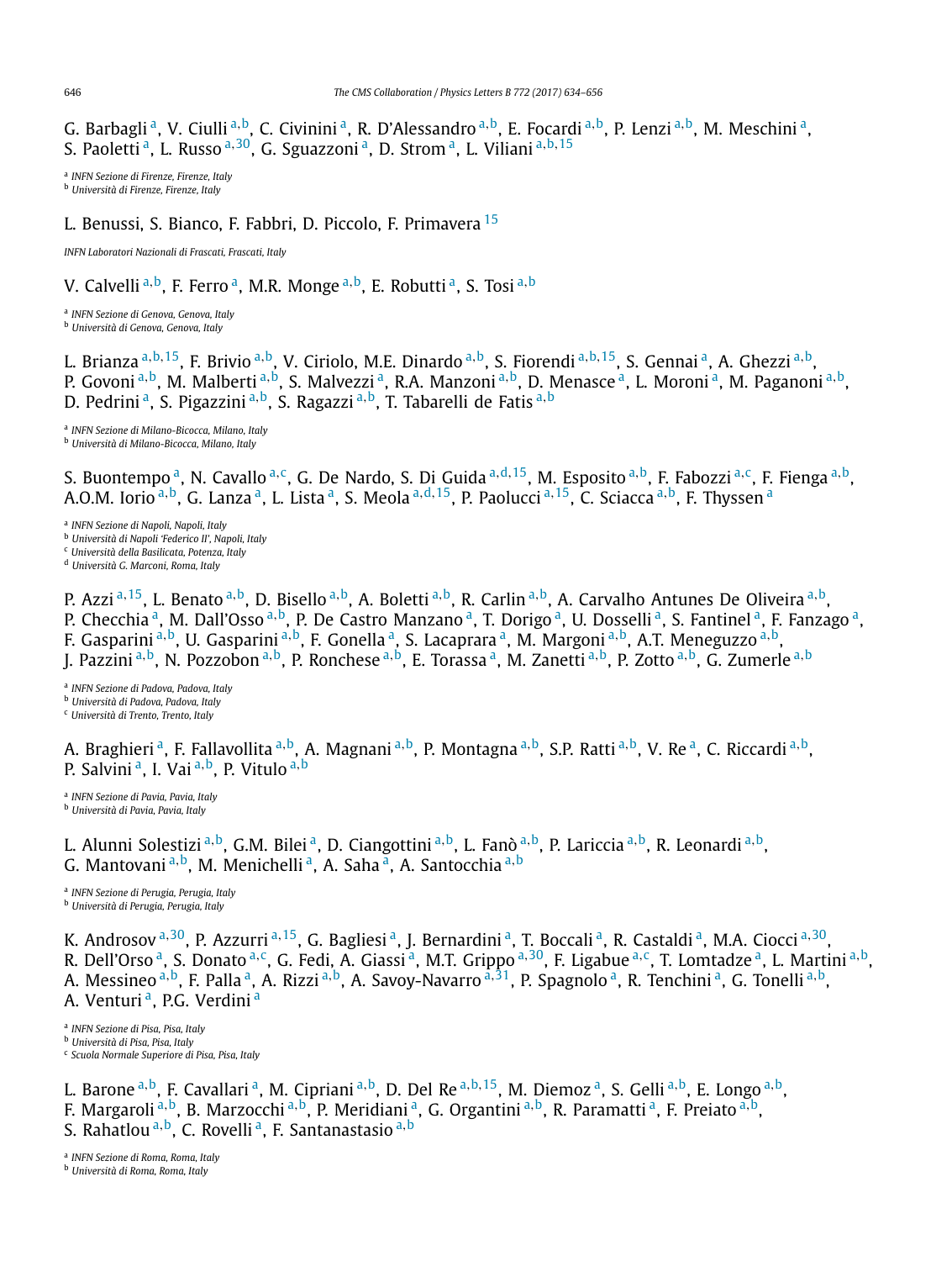N. Amapane <sup>a</sup>*,*b, R. Arcidiacono <sup>a</sup>*,*c*,*[15,](#page-21-0) S. Argiro <sup>a</sup>*,*b, M. Arneodo <sup>a</sup>*,*c, N. Bartosik a, R. Bellan <sup>a</sup>*,*b, C. Biino a, N. Cartiglia a, F. Cenna <sup>a</sup>*,*b, M. Costa <sup>a</sup>*,*b, R. Covarelli <sup>a</sup>*,*b, A. Degano <sup>a</sup>*,*b, N. Demaria a, L. Finco <sup>a</sup>*,*b, B. Kiani <sup>a</sup>*,*b, C. Mariotti a, S. Maselli a, E. Migliore <sup>a</sup>*,*b, V. Monaco <sup>a</sup>*,*b, E. Monteil <sup>a</sup>*,*b, M. Monteno a, M.M. Obertino <sup>a</sup>*,*b, L. Pacher <sup>a</sup>*,*b, N. Pastrone a, M. Pelliccioni a, G.L. Pinna Angioni <sup>a</sup>*,*b, F. Ravera <sup>a</sup>*,*b, A. Romero <sup>a</sup>*,*b, M. Ruspa <sup>a</sup>*,*c, R. Sacchi <sup>a</sup>*,*b, K. Shchelina <sup>a</sup>*,*b, V. Sola a, A. Solano <sup>a</sup>*,*b, A. Staiano a, P. Traczyk <sup>a</sup>*,*<sup>b</sup>

<sup>a</sup> *INFN Sezione di Torino, Torino, Italy* <sup>b</sup> *Università di Torino, Torino, Italy*

<sup>c</sup> *Università del Piemonte Orientale, Novara, Italy*

### S. Belforte<sup>a</sup>, M. Casarsa<sup>a</sup>, F. Cossutti<sup>a</sup>, G. Della Ricca<sup>a,b</sup>, A. Zanetti<sup>a</sup>

<sup>a</sup> *INFN Sezione di Trieste, Trieste, Italy*

<sup>b</sup> *Università di Trieste, Trieste, Italy*

#### D.H. Kim, G.N. Kim, M.S. Kim, S. Lee, S.W. Lee, Y.D. Oh, S. Sekmen, D.C. Son, Y.C. Yang

*Kyungpook National University, Daegu, Republic of Korea*

#### A. Lee

*Chonbuk National University, Jeonju, Republic of Korea*

#### H. Kim

*Chonnam National University, Institute for Universe and Elementary Particles, Kwangju, Republic of Korea*

#### J.A. Brochero Cifuentes, T.J. Kim

*Hanyang University, Seoul, Republic of Korea*

S. Cho, S. Choi, Y. Go, D. Gyun, S. Ha, B. Hong, Y. Jo, Y. Kim, K. Lee, K.S. Lee, S. Lee, J. Lim, S.K. Park, Y. Roh

*Korea University, Seoul, Republic of Korea*

#### J. Almond, J. Kim, H. Lee, S.B. Oh, B.C. Radburn-Smith, S.h. Seo, U.K. Yang, H.D. Yoo, G.B. Yu

*Seoul National University, Seoul, Republic of Korea*

#### M. Choi, H. Kim, J.H. Kim, J.S.H. Lee, I.C. Park, G. Ryu, M.S. Ryu

*University of Seoul, Seoul, Republic of Korea*

#### Y. Choi, J. Goh, C. Hwang, J. Lee, I. Yu

*Sungkyunkwan University, Suwon, Republic of Korea*

### V. Dudenas, A. Juodagalvis, J. Vaitkus

*Vilnius University, Vilnius, Lithuania*

## I. Ahmed, Z.A. Ibrahim, M.A.B. Md Ali  $^{32}$ , F. Mohamad Idris  $^{33}$ , W.A.T. Wan Abdullah, M.N. Yusli, Z. Zolkapli

*National Centre for Particle Physics, Universiti Malaya, Kuala Lumpur, Malaysia*

## H. Castilla-Valdez, E. De La Cruz-Burelo, I. Heredia-De La Cruz  $34$ , A. Hernandez-Almada, R. Lopez-Fernandez, R. Magaña Villalba, J. Mejia Guisao, A. Sanchez-Hernandez

*Centro de Investigacion y de Estudios Avanzados del IPN, Mexico City, Mexico*

#### S. Carrillo Moreno, C. Oropeza Barrera, F. Vazquez Valencia

*Universidad Iberoamericana, Mexico City, Mexico*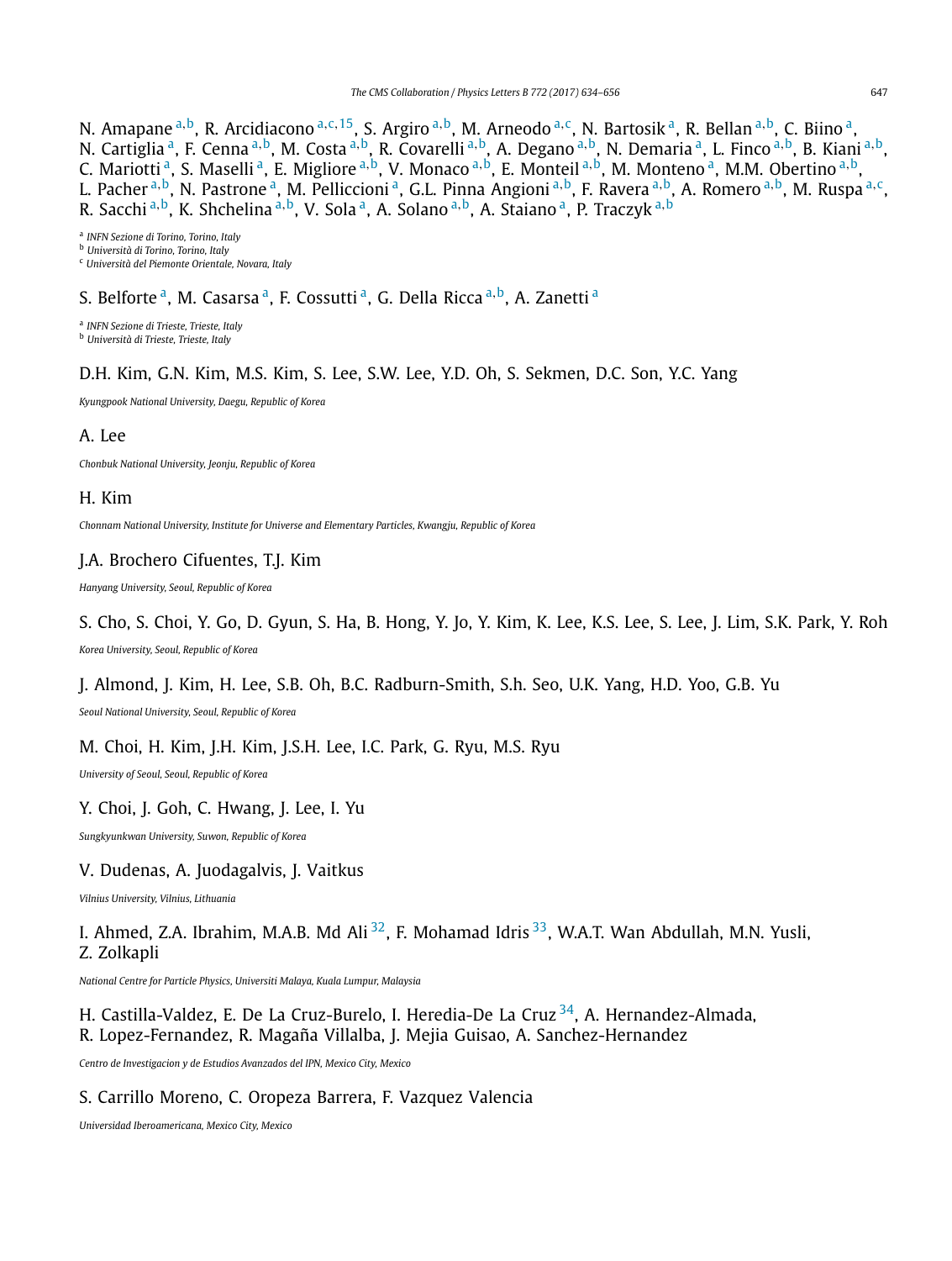## S. Carpinteyro, I. Pedraza, H.A. Salazar Ibarguen, C. Uribe Estrada

*Benemerita Universidad Autonoma de Puebla, Puebla, Mexico*

### A. Morelos Pineda

*Universidad Autónoma de San Luis Potosí, San Luis Potosí, Mexico*

## D. Krofcheck

*University of Auckland, Auckland, New Zealand*

### P.H. Butler

*University of Canterbury, Christchurch, New Zealand*

A. Ahmad, M. Ahmad, Q. Hassan, H.R. Hoorani, W.A. Khan, A. Saddique, M.A. Shah, M. Shoaib, M. Waqas

*National Centre for Physics, Quaid-I-Azam University, Islamabad, Pakistan*

H. Bialkowska, M. Bluj, B. Boimska, T. Frueboes, M. Górski, M. Kazana, K. Nawrocki, K. Romanowska-Rybinska, M. Szleper, P. Zalewski

*National Centre for Nuclear Research, Swierk, Poland*

K. Bunkowski, A. Byszuk<sup>[35](#page-21-0)</sup>, K. Doroba, A. Kalinowski, M. Konecki, J. Krolikowski, M. Misiura, M. Olszewski, M. Walczak

*Institute of Experimental Physics, Faculty of Physics, University of Warsaw, Warsaw, Poland*

P. Bargassa, C. Beirão Da Cruz E Silva, B. Calpas, A. Di Francesco, P. Faccioli, P.G. Ferreira Parracho, M. Gallinaro, J. Hollar, N. Leonardo, L. Lloret Iglesias, M.V. Nemallapudi, J. Rodrigues Antunes, J. Seixas, O. Toldaiev, D. Vadruccio, J. Varela, P. Vischia

*Laboratório de Instrumentação e Física Experimental de Partículas, Lisboa, Portugal*

S. Afanasiev, P. Bunin, M. Gavrilenko, I. Golutvin, I. Gorbunov, A. Kamenev, V. Karjavin, A. Lanev, A. Malakhov, V. Matveev [36](#page-21-0)*,*[37,](#page-21-0) V. Palichik, V. Perelygin, M. Savina, S. Shmatov, S. Shulha, N. Skatchkov, V. Smirnov, A. Zarubin

*Joint Institute for Nuclear Research, Dubna, Russia*

L. Chtchipounov, V. Golovtsov, Y. Ivanov, V. Kim<sup>38</sup>, E. Kuznetsova<sup>39</sup>, V. Murzin, V. Oreshkin, V. Sulimov, A. Vorobyev

*Petersburg Nuclear Physics Institute, Gatchina (St. Petersburg), Russia*

Yu. Andreev, A. Dermenev, S. Gninenko, N. Golubev, A. Karneyeu, M. Kirsanov, N. Krasnikov, A. Pashenkov, D. Tlisov, A. Toropin

*Institute for Nuclear Research, Moscow, Russia*

V. Epshteyn, V. Gavrilov, N. Lychkovskaya, V. Popov, I. Pozdnyakov, G. Safronov, A. Spiridonov, M. Toms, E. Vlasov, A. Zhokin

*Institute for Theoretical and Experimental Physics, Moscow, Russia*

## A. Bylinkin<sup>[37](#page-21-0)</sup>

*Moscow Institute of Physics and Technology, Moscow, Russia*

R. Chistov<sup>40</sup>, M. Danilov<sup>40</sup>, S. Polikarpov

*National Research Nuclear University 'Moscow Engineering Physics Institute' (MEPhI), Moscow, Russia*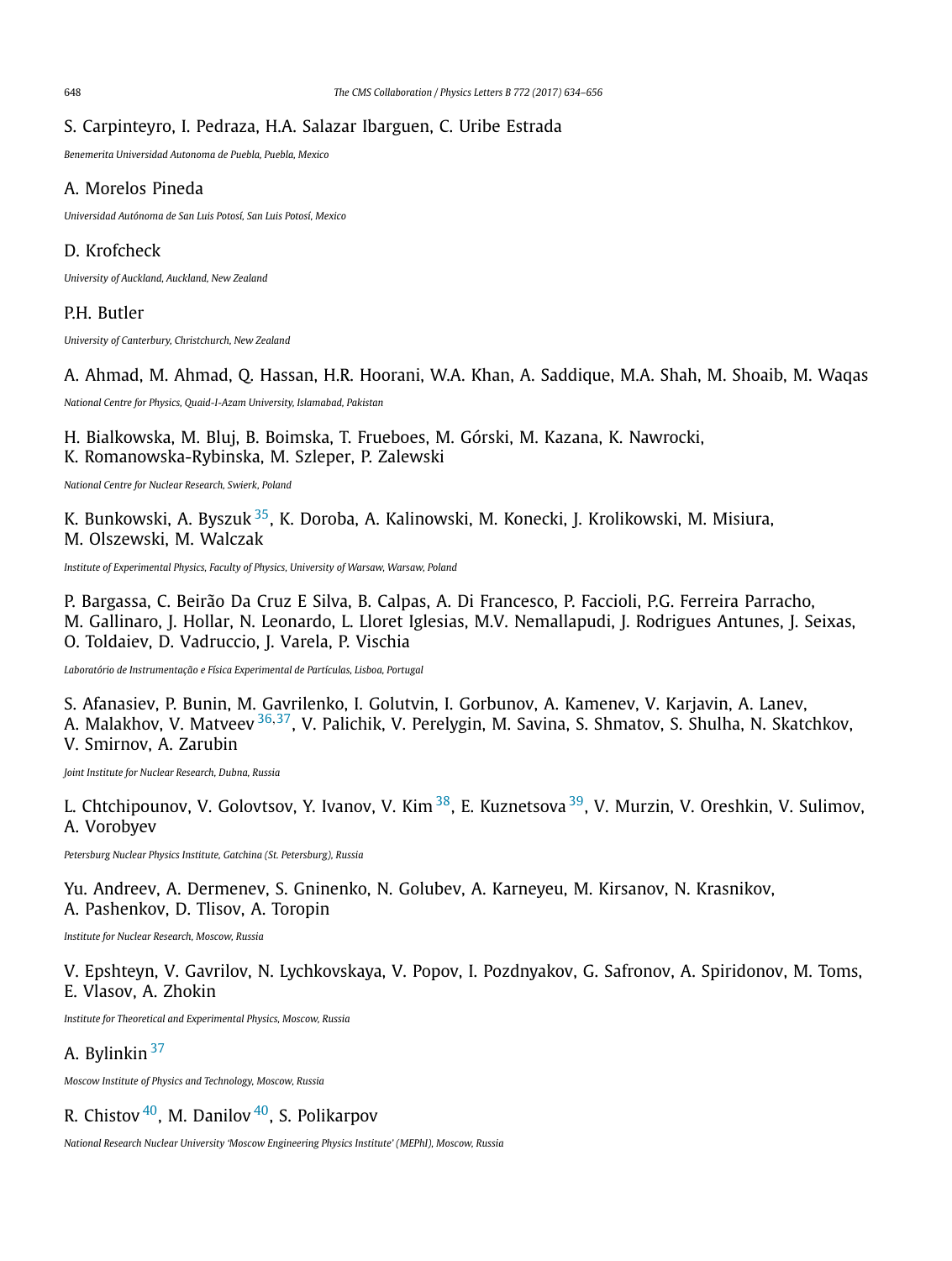## V. Andreev, M. Azarkin  $37$ , I. Dremin  $37$ , M. Kirakosyan, A. Leonidov  $37$ , A. Terkulov

*P.N. Lebedev Physical Institute, Moscow, Russia*

A. Baskakov, A. Belyaev, E. Boos, V. Bunichev, M. Dubinin [41,](#page-21-0) L. Dudko, A. Ershov, A. Gribushin, V. Klyukhin, I. Lokhtin, I. Miagkov, S. Obraztsov, M. Perfilov, S. Petrushanko, V. Savrin

*Skobeltsyn Institute of Nuclear Physics, Lomonosov Moscow State University, Moscow, Russia*

V. Blinov  $42$ , Y. Skovpen  $42$ , D. Shtol  $42$ 

*Novosibirsk State University (NSU), Novosibirsk, Russia*

I. Azhgirey, I. Bayshev, S. Bitioukov, D. Elumakhov, V. Kachanov, A. Kalinin, D. Konstantinov, V. Krychkine, V. Petrov, R. Ryutin, A. Sobol, S. Troshin, N. Tyurin, A. Uzunian, A. Volkov

*State Research Center of Russian Federation, Institute for High Energy Physics, Protvino, Russia*

P. Adzic<sup>43</sup>, P. Cirkovic, D. Devetak, M. Dordevic, J. Milosevic, V. Rekovic

*University of Belgrade, Faculty of Physics and Vinca Institute of Nuclear Sciences, Belgrade, Serbia*

J. Alcaraz Maestre, M. Barrio Luna, E. Calvo, M. Cerrada, M. Chamizo Llatas, N. Colino, B. De La Cruz, A. Delgado Peris, A. Escalante Del Valle, C. Fernandez Bedoya, J.P. Fernández Ramos, J. Flix, M.C. Fouz, P. Garcia-Abia, O. Gonzalez Lopez, S. Goy Lopez, J.M. Hernandez, M.I. Josa, E. Navarro De Martino, A. Pérez-Calero Yzquierdo, J. Puerta Pelayo, A. Quintario Olmeda, I. Redondo, L. Romero, M.S. Soares

*Centro de Investigaciones Energéticas Medioambientales y Tecnológicas (CIEMAT), Madrid, Spain*

#### J.F. de Trocóniz, M. Missiroli, D. Moran

*Universidad Autónoma de Madrid, Madrid, Spain*

J. Cuevas, J. Fernandez Menendez, I. Gonzalez Caballero, J.R. González Fernández, E. Palencia Cortezon, S. Sanchez Cruz, I. Suárez Andrés, J.M. Vizan Garcia

*Universidad de Oviedo, Oviedo, Spain*

I.J. Cabrillo, A. Calderon, E. Curras, M. Fernandez, J. Garcia-Ferrero, G. Gomez, A. Lopez Virto, J. Marco, C. Martinez Rivero, F. Matorras, J. Piedra Gomez, T. Rodrigo, A. Ruiz-Jimeno, L. Scodellaro, N. Trevisani, I. Vila, R. Vilar Cortabitarte

*Instituto de Física de Cantabria (IFCA), CSIC-Universidad de Cantabria, Santander, Spain*

D. Abbaneo, E. Auffray, G. Auzinger, P. Baillon, A.H. Ball, D. Barney, P. Bloch, A. Bocci, C. Botta, T. Camporesi, R. Castello, M. Cepeda, G. Cerminara, Y. Chen, D. d'Enterria, A. Dabrowski, V. Daponte, A. David, M. De Gruttola, A. De Roeck, E. Di Marco<sup>44</sup>, M. Dobson, B. Dorney, T. du Pree, D. Duggan, M. Dünser, N. Dupont, A. Elliott-Peisert, P. Everaerts, S. Fartoukh, G. Franzoni, J. Fulcher, W. Funk, D. Gigi, K. Gill, M. Girone, F. Glege, D. Gulhan, S. Gundacker, M. Guthoff, P. Harris, J. Hegeman, V. Innocente, P. Janot, J. Kieseler, H. Kirschenmann, V. Knünz, A. Kornmayer<sup>15</sup>, M.J. Kortelainen, K. Kousouris, M. Krammer<sup>1</sup>, C. Lange, P. Lecoq, C. Lourenço, M.T. Lucchini, L. Malgeri, M. Mannelli, A. Martelli, F. Meijers, J.A. Merlin, S. Mersi, E. Meschi, P. Milenovic [45,](#page-22-0) F. Moortgat, S. Morovic, M. Mulders, H. Neugebauer, S. Orfanelli, L. Orsini, L. Pape, E. Perez, M. Peruzzi, A. Petrilli, G. Petrucciani, A. Pfeiffer, M. Pierini, A. Racz, T. Reis, G. Rolandi<sup>46</sup>, M. Rovere, H. Sakulin, J.B. Sauvan, C. Schäfer, C. Schwick, M. Seidel, A. Sharma, P. Silva, P. Sphicas [47,](#page-22-0) J. Steggemann, M. Stoye, Y. Takahashi, M. Tosi, D. Treille, A. Triossi, A. Tsirou, V. Veckalns<sup>48</sup>, G.I. Veres <sup>20</sup>, M. Verweij, N. Wardle, H.K. Wöhri, A. Zagozdzinska <sup>35</sup>, W.D. Zeuner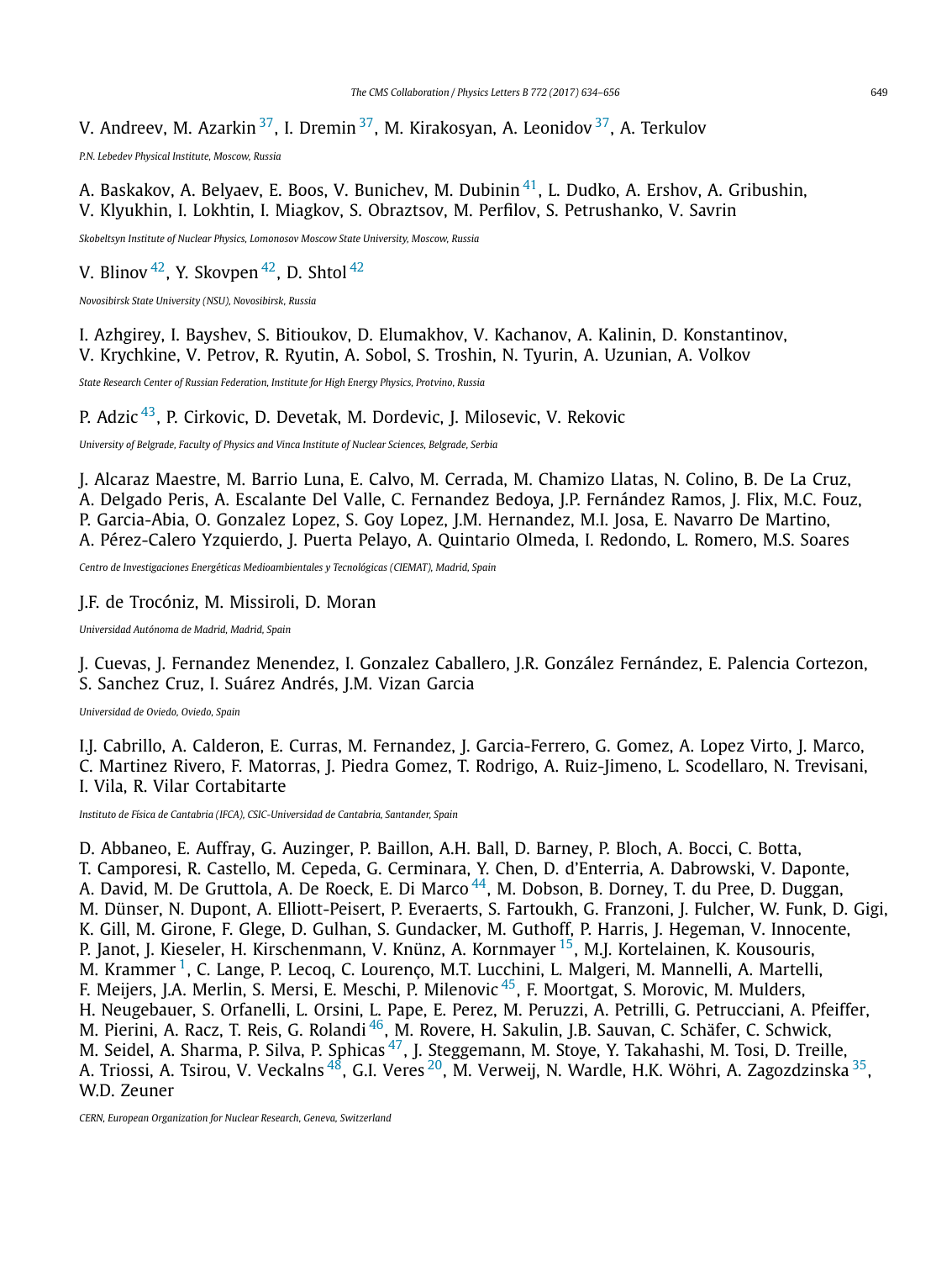W. Bertl, K. Deiters, W. Erdmann, R. Horisberger, Q. Ingram, H.C. Kaestli, D. Kotlinski, U. Langenegger, T. Rohe

*Paul Scherrer Institut, Villigen, Switzerland*

F. Bachmair, L. Bäni, L. Bianchini, B. Casal, G. Dissertori, M. Dittmar, M. Donegà, C. Grab, C. Heidegger, D. Hits, J. Hoss, G. Kasieczka, W. Lustermann, B. Mangano, M. Marionneau, P. Martinez Ruiz del Arbol, M. Masciovecchio, M.T. Meinhard, D. Meister, F. Micheli, P. Musella, F. Nessi-Tedaldi, F. Pandolfi, J. Pata, F. Pauss, G. Perrin, L. Perrozzi, M. Quittnat, M. Rossini, M. Schönenberger, A. Starodumov [49,](#page-22-0) V.R. Tavolaro, K. Theofilatos, R. Wallny

*Institute for Particle Physics, ETH Zurich, Zurich, Switzerland*

T.K. Aarrestad, C. Amsler <sup>50</sup>, L. Caminada, M.F. Canelli, A. De Cosa, C. Galloni, A. Hinzmann, T. Hreus, B. Kilminster, J. Ngadiuba, D. Pinna, G. Rauco, P. Robmann, D. Salerno, C. Seitz, Y. Yang, A. Zucchetta

*Universität Zürich, Zurich, Switzerland*

V. Candelise, T.H. Doan, Sh. Jain, R. Khurana, M. Konyushikhin, C.M. Kuo, W. Lin, A. Pozdnyakov, S.S. Yu

*National Central University, Chung-Li, Taiwan*

Arun Kumar, P. Chang, Y.H. Chang, Y. Chao, K.F. Chen, P.H. Chen, F. Fiori, W.-S. Hou, Y. Hsiung, Y.F. Liu, R.-S. Lu, M. Miñano Moya, E. Paganis, A. Psallidas, J.f. Tsai

*National Taiwan University (NTU), Taipei, Taiwan*

### B. Asavapibhop, G. Singh, N. Srimanobhas, N. Suwonjandee

*Chulalongkorn University, Faculty of Science, Department of Physics, Bangkok, Thailand*

A. Adiguzel, S. Damarseckin, Z.S. Demiroglu, C. Dozen, E. Eskut, S. Girgis, G. Gokbulut, Y. Guler, I. Hos <sup>51</sup>, E.E. Kangal [52,](#page-22-0) O. Kara, A. Kayis Topaksu, U. Kiminsu, M. Oglakci, G. Onengut [53,](#page-22-0) K. Ozdemir [54,](#page-22-0) S. Ozturk [55,](#page-22-0) A. Polatoz, B. Tali [56,](#page-22-0) S. Turkcapar, I.S. Zorbakir, C. Zorbilmez

*Cukurova University – Physics Department, Science and Art Faculty, Turkey*

B. Bilin, S. Bilmis, B. Isildak  $57$ , G. Karapinar  $58$ , M. Yalvac, M. Zeyrek

*Middle East Technical University, Physics Department, Ankara, Turkey*

E. Gülmez, M. Kaya  $^{59}$  $^{59}$  $^{59}$ , O. Kaya  $^{60}$ , E.A. Yetkin  $^{61}$ , T. Yetkin  $^{62}$  $^{62}$  $^{62}$ 

*Bogazici University, Istanbul, Turkey*

## A. Cakir, K. Cankocak, S. Sen <sup>[63](#page-22-0)</sup>

*Istanbul Technical University, Istanbul, Turkey*

## B. Grynyov

*Institute for Scintillation Materials of National Academy of Science of Ukraine, Kharkov, Ukraine*

## L. Levchuk, P. Sorokin

*National Scientific Center, Kharkov Institute of Physics and Technology, Kharkov, Ukraine*

R. Aggleton, F. Ball, L. Beck, J.J. Brooke, D. Burns, E. Clement, D. Cussans, H. Flacher, J. Goldstein, M. Grimes, G.P. Heath, H.F. Heath, J. Jacob, L. Kreczko, C. Lucas, D.M. Newbold <sup>64</sup>, S. Paramesvaran, A. Poll, T. Sakuma, S. Seif El Nasr-storey, D. Smith, V.J. Smith

*University of Bristol, Bristol, United Kingdom*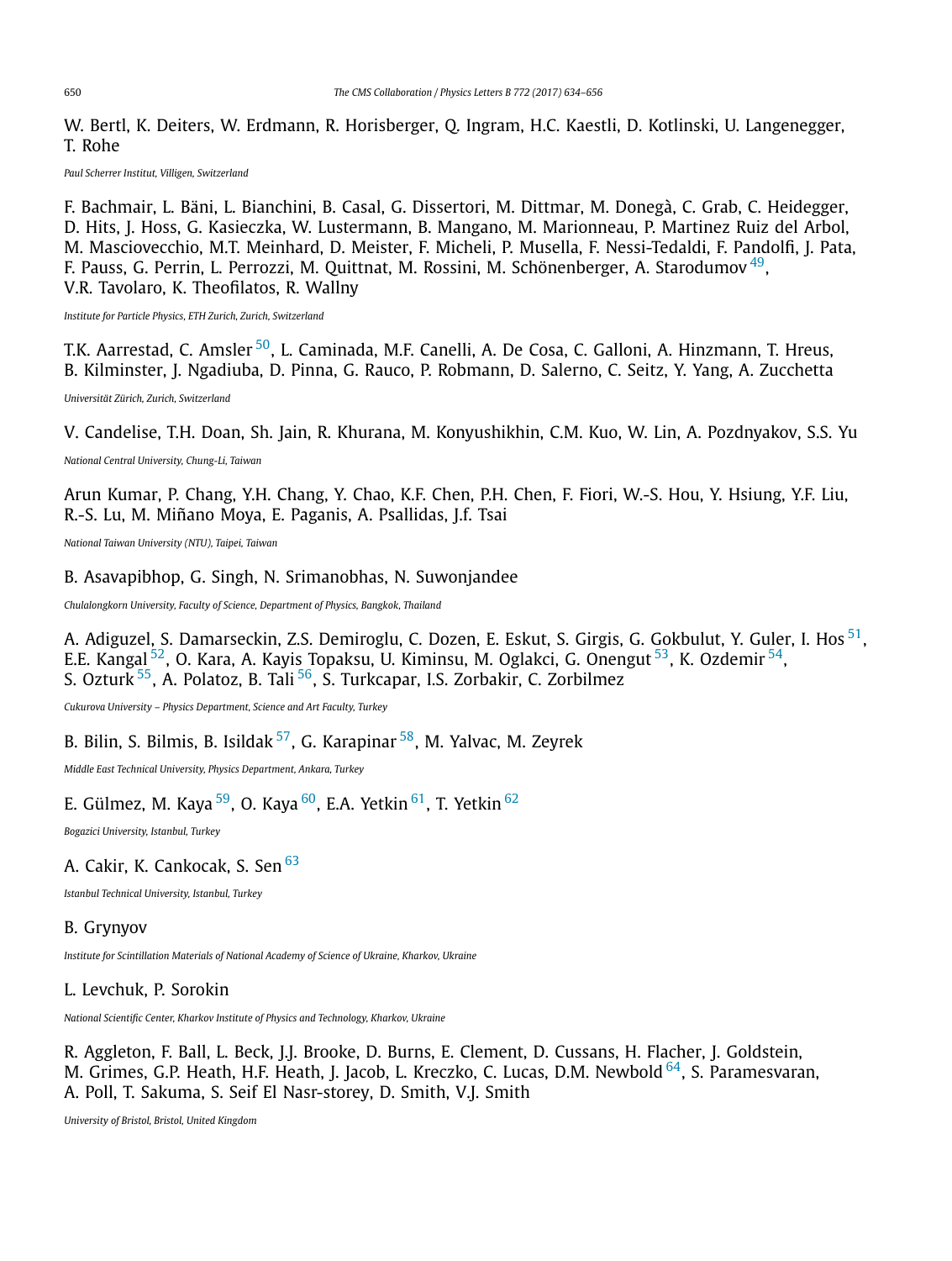K.W. Bell, A. Belyaev <sup>65</sup>, C. Brew, R.M. Brown, L. Calligaris, D. Cieri, D.J.A. Cockerill, J.A. Coughlan, K. Harder, S. Harper, E. Olaiya, D. Petyt, C.H. Shepherd-Themistocleous, A. Thea, I.R. Tomalin, T. Williams

*Rutherford Appleton Laboratory, Didcot, United Kingdom*

M. Baber, R. Bainbridge, O. Buchmuller, A. Bundock, D. Burton, S. Casasso, M. Citron, D. Colling, L. Corpe, P. Dauncey, G. Davies, A. De Wit, M. Della Negra, R. Di Maria, P. Dunne, A. Elwood, D. Futyan, Y. Haddad, G. Hall, G. Iles, T. James, R. Lane, C. Laner, R. Lucas <sup>64</sup>, L. Lyons, A.-M. Magnan, S. Malik, L. Mastrolorenzo, J. Nash, A. Nikitenko [49,](#page-22-0) J. Pela, B. Penning, M. Pesaresi, D.M. Raymond, A. Richards, A. Rose, E. Scott, C. Seez, S. Summers, A. Tapper, K. Uchida, M. Vazquez Acosta <sup>66</sup>, T. Virdee <sup>15</sup>, J. Wright, S.C. Zenz

*Imperial College, London, United Kingdom*

J.E. Cole, P.R. Hobson, A. Khan, P. Kyberd, I.D. Reid, P. Symonds, L. Teodorescu, M. Turner

*Brunel University, Uxbridge, United Kingdom*

A. Borzou, K. Call, J. Dittmann, K. Hatakeyama, H. Liu, N. Pastika

*Baylor University, Waco, USA*

#### R. Bartek, A. Dominguez

*Catholic University of America, United States*

S.I. Cooper, C. Henderson, P. Rumerio, C. West

*The University of Alabama, Tuscaloosa, USA*

D. Arcaro, A. Avetisyan, T. Bose, D. Gastler, D. Rankin, C. Richardson, J. Rohlf, L. Sulak, D. Zou

*Boston University, Boston, USA*

G. Benelli, D. Cutts, A. Garabedian, J. Hakala, U. Heintz, J.M. Hogan, O. Jesus, K.H.M. Kwok, E. Laird, G. Landsberg, Z. Mao, M. Narain, S. Piperov, S. Sagir, E. Spencer, R. Syarif

*Brown University, Providence, USA*

R. Breedon, D. Burns, M. Calderon De La Barca Sanchez, S. Chauhan, M. Chertok, J. Conway, R. Conway, P.T. Cox, R. Erbacher, C. Flores, G. Funk, M. Gardner, W. Ko, R. Lander, C. Mclean, M. Mulhearn, D. Pellett, J. Pilot, S. Shalhout, M. Shi, J. Smith, M. Squires, D. Stolp, K. Tos, M. Tripathi

*University of California, Davis, Davis, USA*

M. Bachtis, C. Bravo, R. Cousins, A. Dasgupta, A. Florent, J. Hauser, M. Ignatenko, N. Mccoll, D. Saltzberg, C. Schnaible, V. Valuev, M. Weber

*University of California, Los Angeles, USA*

E. Bouvier, K. Burt, R. Clare, J. Ellison, J.W. Gary, S.M.A. Ghiasi Shirazi, G. Hanson, J. Heilman, P. Jandir, E. Kennedy, F. Lacroix, O.R. Long, M. Olmedo Negrete, M.I. Paneva, A. Shrinivas, W. Si, H. Wei, S. Wimpenny, B.R. Yates

*University of California, Riverside, Riverside, USA*

J.G. Branson, G.B. Cerati, S. Cittolin, M. Derdzinski, R. Gerosa, A. Holzner, D. Klein, V. Krutelyov, J. Letts, I. Macneill, D. Olivito, S. Padhi, M. Pieri, M. Sani, V. Sharma, S. Simon, M. Tadel, A. Vartak, S. Wasserbaech [67,](#page-22-0) C. Welke, J. Wood, F. Würthwein, A. Yagil, G. Zevi Della Porta

*University of California, San Diego, La Jolla, USA*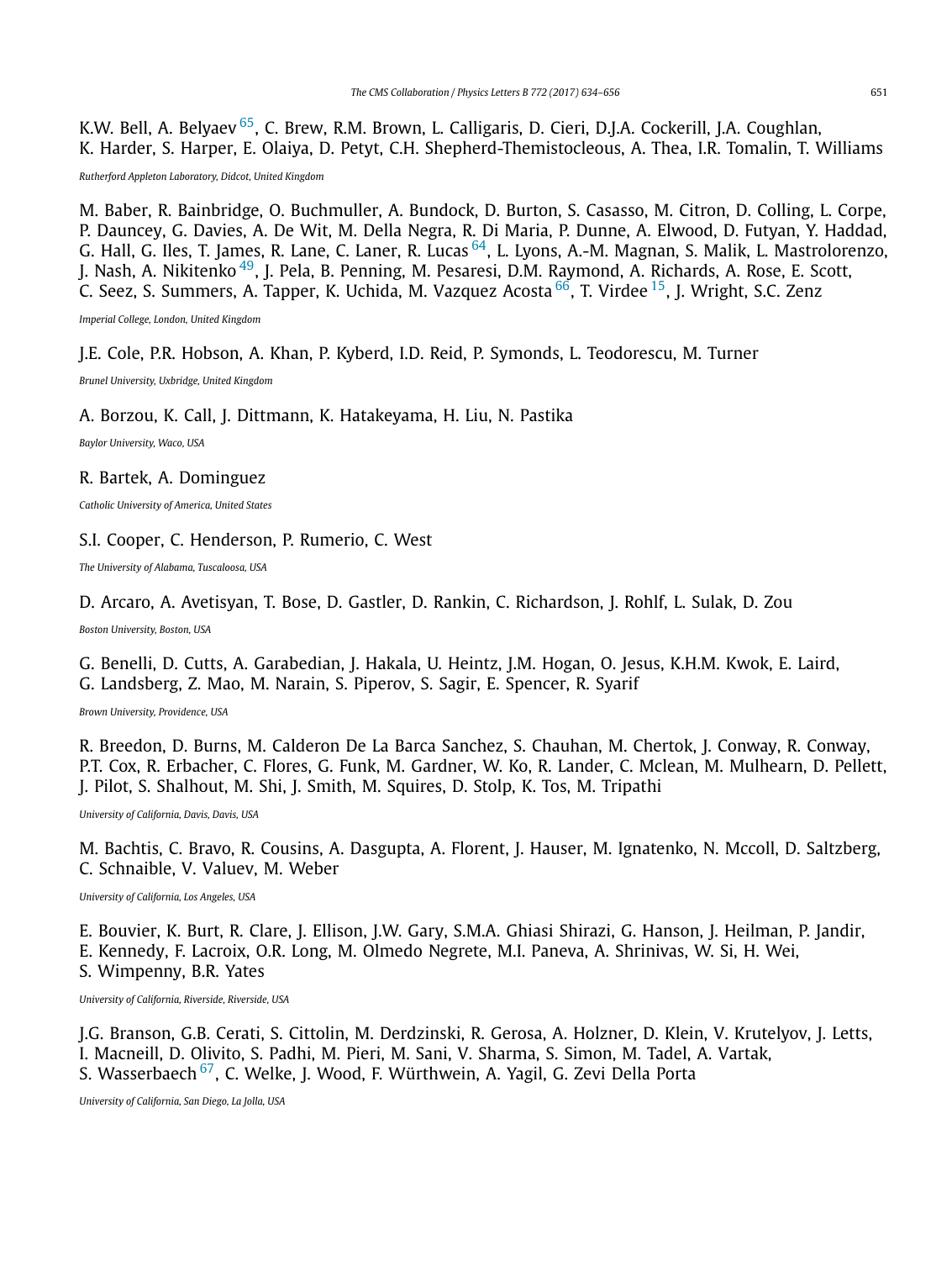N. Amin, R. Bhandari, J. Bradmiller-Feld, C. Campagnari, A. Dishaw, V. Dutta, M. Franco Sevilla, C. George, F. Golf, L. Gouskos, J. Gran, R. Heller, J. Incandela, S.D. Mullin, A. Ovcharova, H. Qu, J. Richman, D. Stuart, I. Suarez, J. Yoo

*University of California, Santa Barbara – Department of Physics, Santa Barbara, USA*

D. Anderson, J. Bendavid, A. Bornheim, J. Bunn, J. Duarte, J.M. Lawhorn, A. Mott, H.B. Newman, C. Pena, M. Spiropulu, J.R. Vlimant, S. Xie, R.Y. Zhu

*California Institute of Technology, Pasadena, USA*

M.B. Andrews, T. Ferguson, M. Paulini, J. Russ, M. Sun, H. Vogel, I. Vorobiev, M. Weinberg

*Carnegie Mellon University, Pittsburgh, USA*

J.P. Cumalat, W.T. Ford, F. Jensen, A. Johnson, M. Krohn, S. Leontsinis, T. Mulholland, K. Stenson, S.R. Wagner

*University of Colorado Boulder, Boulder, USA*

J. Alexander, J. Chaves, J. Chu, S. Dittmer, K. Mcdermott, N. Mirman, G. Nicolas Kaufman, J.R. Patterson, A. Rinkevicius, A. Ryd, L. Skinnari, L. Soffi, S.M. Tan, Z. Tao, J. Thom, J. Tucker, P. Wittich, M. Zientek

*Cornell University, Ithaca, USA*

D. Winn

*Fairfield University, Fairfield, USA*

S. Abdullin, M. Albrow, G. Apollinari, A. Apresyan, S. Banerjee, L.A.T. Bauerdick, A. Beretvas, J. Berryhill, P.C. Bhat, G. Bolla, K. Burkett, J.N. Butler, H.W.K. Cheung, F. Chlebana, S. Cihangir [†,](#page-21-0) M. Cremonesi, V.D. Elvira, I. Fisk, J. Freeman, E. Gottschalk, L. Gray, D. Green, S. Grünendahl, O. Gutsche, D. Hare, R.M. Harris, S. Hasegawa, J. Hirschauer, Z. Hu, B. Jayatilaka, S. Jindariani, M. Johnson, U. Joshi, B. Klima, B. Kreis, S. Lammel, J. Linacre, D. Lincoln, R. Lipton, M. Liu, T. Liu, R. Lopes De Sá, J. Lykken, K. Maeshima, N. Magini, J.M. Marraffino, S. Maruyama, D. Mason, P. McBride, P. Merkel, S. Mrenna, S. Nahn, V. O'Dell, K. Pedro, O. Prokofyev, G. Rakness, L. Ristori, E. Sexton-Kennedy, A. Soha, W.J. Spalding, L. Spiegel, S. Stoynev, J. Strait, N. Strobbe, L. Taylor, S. Tkaczyk, N.V. Tran, L. Uplegger, E.W. Vaandering, C. Vernieri, M. Verzocchi, R. Vidal, M. Wang, H.A. Weber, A. Whitbeck, Y. Wu

*Fermi National Accelerator Laboratory, Batavia, USA*

D. Acosta, P. Avery, P. Bortignon, D. Bourilkov, A. Brinkerhoff, A. Carnes, M. Carver, D. Curry, S. Das, R.D. Field, I.K. Furic, J. Konigsberg, A. Korytov, J.F. Low, P. Ma, K. Matchev, H. Mei, G. Mitselmakher, D. Rank, L. Shchutska, D. Sperka, L. Thomas, J. Wang, S. Wang, J. Yelton

*University of Florida, Gainesville, USA*

S. Linn, P. Markowitz, G. Martinez, J.L. Rodriguez

*Florida International University, Miami, USA*

A. Ackert, T. Adams, A. Askew, S. Bein, S. Hagopian, V. Hagopian, K.F. Johnson, H. Prosper, A. Santra, R. Yohay

*Florida State University, Tallahassee, USA*

M.M. Baarmand, V. Bhopatkar, S. Colafranceschi, M. Hohlmann, D. Noonan, T. Roy, F. Yumiceva

*Florida Institute of Technology, Melbourne, USA*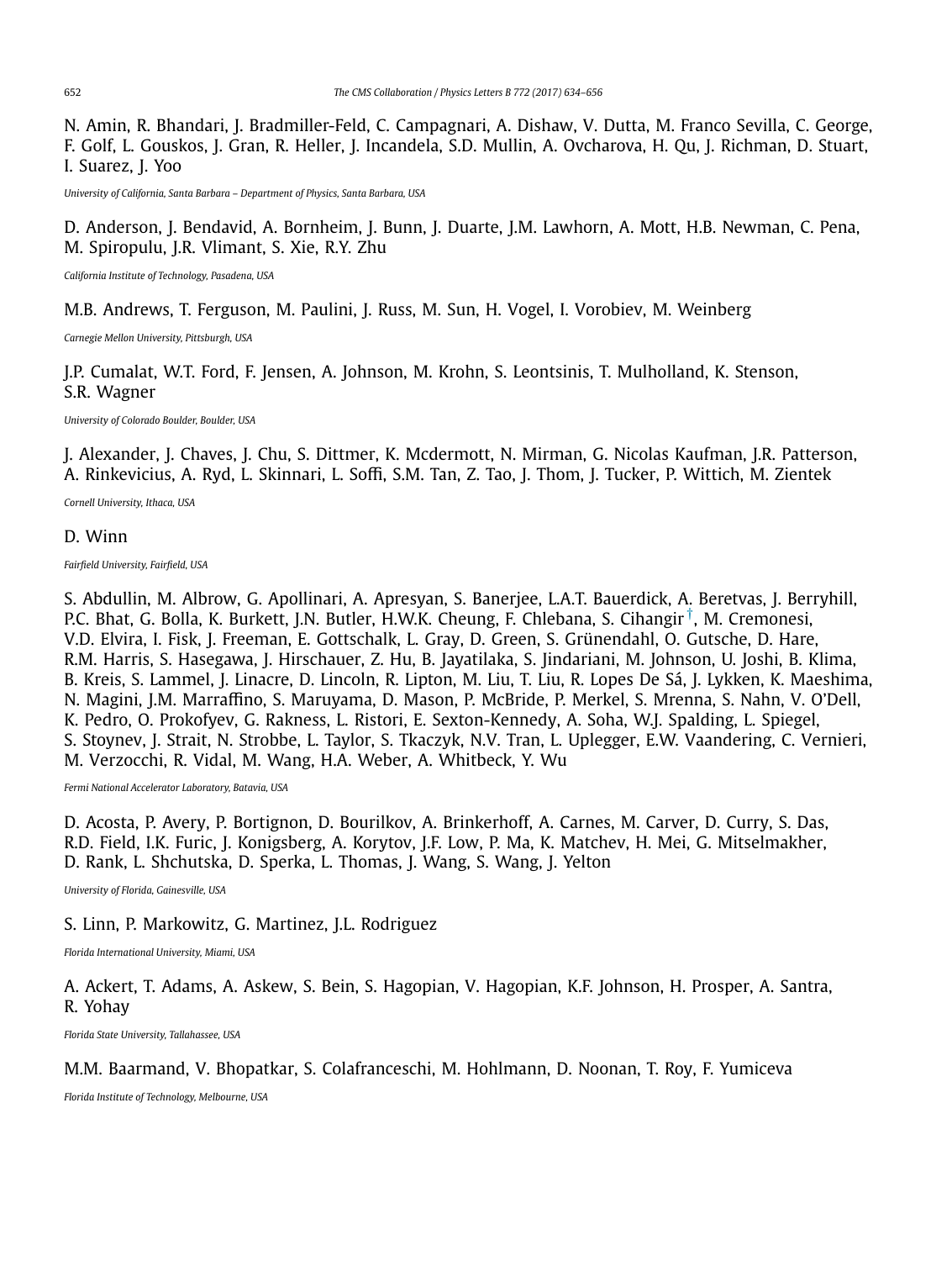M.R. Adams, L. Apanasevich, D. Berry, R.R. Betts, I. Bucinskaite, R. Cavanaugh, O. Evdokimov, L. Gauthier, C.E. Gerber, D.J. Hofman, K. Jung, I.D. Sandoval Gonzalez, N. Varelas, H. Wang, Z. Wu, M. Zakaria, J. Zhang

*University of Illinois at Chicago (UIC), Chicago, USA*

B. Bilki <sup>68</sup>, W. Clarida, K. Dilsiz, S. Durgut, R.P. Gandrajula, M. Haytmyradov, V. Khristenko, J.-P. Merlo, H. Mermerkaya [69,](#page-22-0) A. Mestvirishvili, A. Moeller, J. Nachtman, H. Ogul, Y. Onel, F. Ozok [70,](#page-22-0) A. Penzo, C. Snyder, E. Tiras, J. Wetzel, K. Yi

*The University of Iowa, Iowa City, USA*

I. Anderson, B. Blumenfeld, A. Cocoros, N. Eminizer, D. Fehling, L. Feng, A.V. Gritsan, P. Maksimovic, J. Roskes, U. Sarica, M. Swartz, M. Xiao, Y. Xin, C. You

*Johns Hopkins University, Baltimore, USA*

A. Al-bataineh, P. Baringer, A. Bean, S. Boren, J. Bowen, J. Castle, L. Forthomme, R.P. Kenny III, S. Khalil, A. Kropivnitskaya, D. Majumder, W. Mcbrayer, M. Murray, S. Sanders, R. Stringer, J.D. Tapia Takaki, Q. Wang

*The University of Kansas, Lawrence, USA*

A. Ivanov, K. Kaadze, Y. Maravin, A. Mohammadi, L.K. Saini, N. Skhirtladze, S. Toda

*Kansas State University, Manhattan, USA*

F. Rebassoo, D. Wright

*Lawrence Livermore National Laboratory, Livermore, USA*

C. Anelli, A. Baden, O. Baron, A. Belloni, B. Calvert, S.C. Eno, C. Ferraioli, J.A. Gomez, N.J. Hadley, S. Jabeen, G.Y. Jeng [71,](#page-22-0) R.G. Kellogg, T. Kolberg, J. Kunkle, A.C. Mignerey, F. Ricci-Tam, Y.H. Shin, A. Skuja, M.B. Tonjes, S.C. Tonwar

*University of Maryland, College Park, USA*

D. Abercrombie, B. Allen, A. Apyan, V. Azzolini, R. Barbieri, A. Baty, R. Bi, K. Bierwagen, S. Brandt, W. Busza, I.A. Cali, M. D'Alfonso, Z. Demiragli, L. Di Matteo, G. Gomez Ceballos, M. Goncharov, D. Hsu, Y. Iiyama, G.M. Innocenti, M. Klute, D. Kovalskyi, K. Krajczar, Y.S. Lai, Y.-J. Lee, A. Levin, P.D. Luckey, B. Maier, A.C. Marini, C. Mcginn, C. Mironov, S. Narayanan, X. Niu, C. Paus, C. Roland, G. Roland, J. Salfeld-Nebgen, G.S.F. Stephans, K. Tatar, M. Varma, D. Velicanu, J. Veverka, J. Wang, T.W. Wang, B. Wyslouch, M. Yang

*Massachusetts Institute of Technology, Cambridge, USA*

A.C. Benvenuti, R.M. Chatterjee, A. Evans, P. Hansen, S. Kalafut, S.C. Kao, Y. Kubota, Z. Lesko, J. Mans, S. Nourbakhsh, N. Ruckstuhl, R. Rusack, N. Tambe, J. Turkewitz

*University of Minnesota, Minneapolis, USA*

#### J.G. Acosta, S. Oliveros

*University of Mississippi, Oxford, USA*

E. Avdeeva, K. Bloom, D.R. Claes, C. Fangmeier, R. Gonzalez Suarez, R. Kamalieddin, I. Kravchenko, A. Malta Rodrigues, F. Meier, J. Monroy, J.E. Siado, G.R. Snow, B. Stieger

*University of Nebraska-Lincoln, Lincoln, USA*

M. Alyari, J. Dolen, A. Godshalk, C. Harrington, I. Iashvili, J. Kaisen, D. Nguyen, A. Parker, S. Rappoccio, B. Roozbahani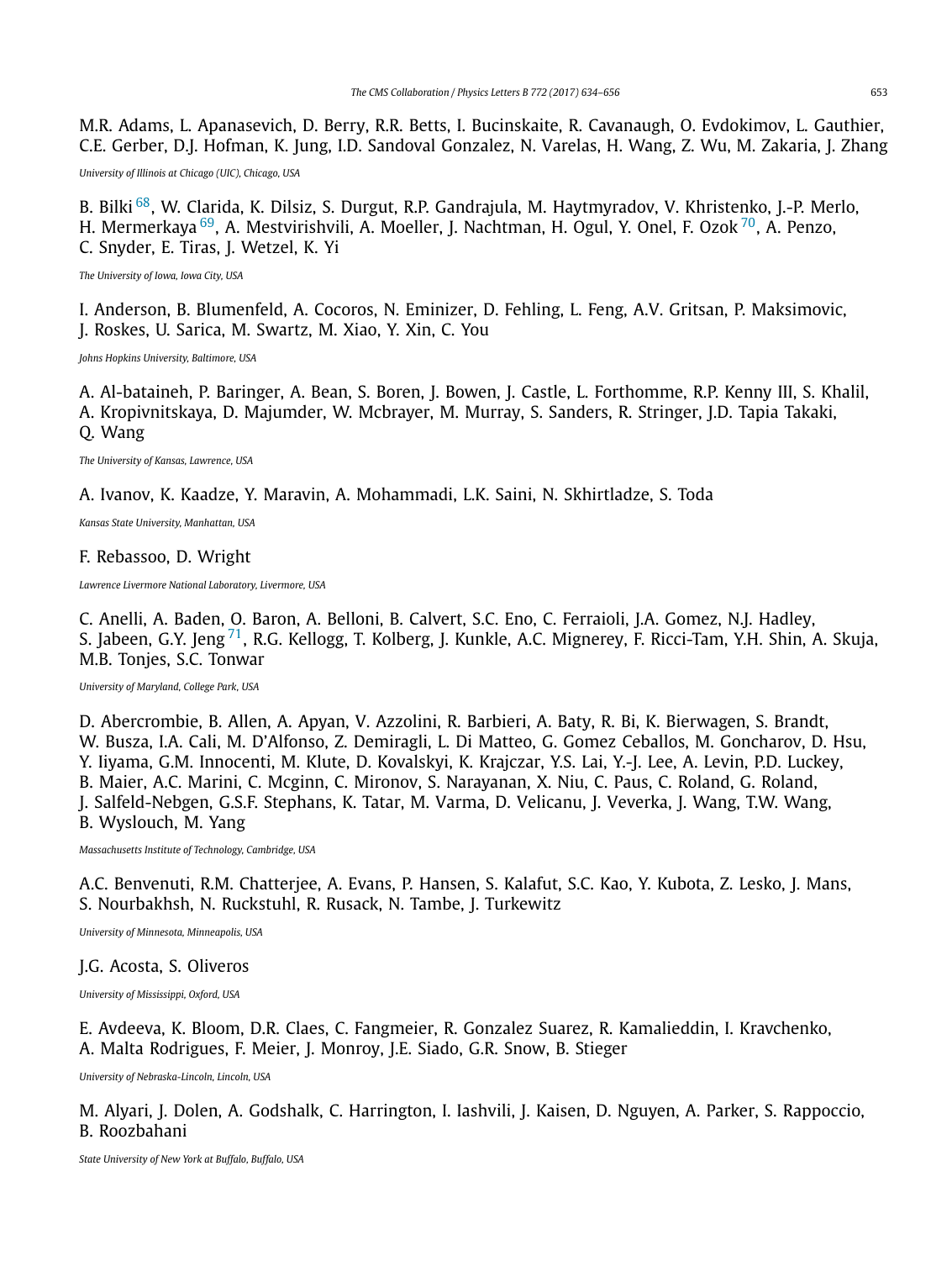G. Alverson, E. Barberis, A. Hortiangtham, A. Massironi, D.M. Morse, D. Nash, T. Orimoto, R. Teixeira De Lima, D. Trocino, R.-J. Wang, D. Wood

*Northeastern University, Boston, USA*

S. Bhattacharya, O. Charaf, K.A. Hahn, A. Kumar, N. Mucia, N. Odell, B. Pollack, M.H. Schmitt, K. Sung, M. Trovato, M. Velasco

*Northwestern University, Evanston, USA*

N. Dev, M. Hildreth, K. Hurtado Anampa, C. Jessop, D.J. Karmgard, N. Kellams, K. Lannon, N. Marinelli, F. Meng, C. Mueller, Y. Musienko [36,](#page-21-0) M. Planer, A. Reinsvold, R. Ruchti, N. Rupprecht, G. Smith, S. Taroni, M. Wayne, M. Wolf, A. Woodard

*University of Notre Dame, Notre Dame, USA*

J. Alimena, L. Antonelli, B. Bylsma, L.S. Durkin, S. Flowers, B. Francis, A. Hart, C. Hill, R. Hughes, W. Ji, B. Liu, W. Luo, D. Puigh, B.L. Winer, H.W. Wulsin

*The Ohio State University, Columbus, USA*

S. Cooperstein, O. Driga, P. Elmer, J. Hardenbrook, P. Hebda, D. Lange, J. Luo, D. Marlow, T. Medvedeva, K. Mei, I. Ojalvo, J. Olsen, C. Palmer, P. Piroué, D. Stickland, A. Svyatkovskiy, C. Tully

*Princeton University, Princeton, USA*

### S. Malik

*University of Puerto Rico, Mayaguez, USA*

A. Barker, V.E. Barnes, S. Folgueras, L. Gutay, M.K. Jha, M. Jones, A.W. Jung, A. Khatiwada, D.H. Miller, N. Neumeister, J.F. Schulte, X. Shi, J. Sun, F. Wang, W. Xie

*Purdue University, West Lafayette, USA*

N. Parashar, J. Stupak

*Purdue University Calumet, Hammond, USA*

A. Adair, B. Akgun, Z. Chen, K.M. Ecklund, F.J.M. Geurts, M. Guilbaud, W. Li, B. Michlin, M. Northup, B.P. Padley, J. Roberts, J. Rorie, Z. Tu, J. Zabel

*Rice University, Houston, USA*

B. Betchart, A. Bodek, P. de Barbaro, R. Demina, Y.t. Duh, T. Ferbel, M. Galanti, A. Garcia-Bellido, J. Han, O. Hindrichs, A. Khukhunaishvili, K.H. Lo, P. Tan, M. Verzetti

*University of Rochester, Rochester, USA*

A. Agapitos, J.P. Chou, Y. Gershtein, T.A. Gómez Espinosa, E. Halkiadakis, M. Heindl, E. Hughes, S. Kaplan, R. Kunnawalkam Elayavalli, S. Kyriacou, A. Lath, K. Nash, M. Osherson, H. Saka, S. Salur, S. Schnetzer, D. Sheffield, S. Somalwar, R. Stone, S. Thomas, P. Thomassen, M. Walker

*Rutgers, The State University of New Jersey, Piscataway, USA*

A.G. Delannoy, M. Foerster, J. Heideman, G. Riley, K. Rose, S. Spanier, K. Thapa

*University of Tennessee, Knoxville, USA*

O. Bouhali [72,](#page-22-0) A. Celik, M. Dalchenko, M. De Mattia, A. Delgado, S. Dildick, R. Eusebi, J. Gilmore, T. Huang, E. Juska, T. Kamon [73,](#page-22-0) R. Mueller, Y. Pakhotin, R. Patel, A. Perloff, L. Perniè, D. Rathjens, A. Safonov, A. Tatarinov, K.A. Ulmer

*Texas A&M University, College Station, USA*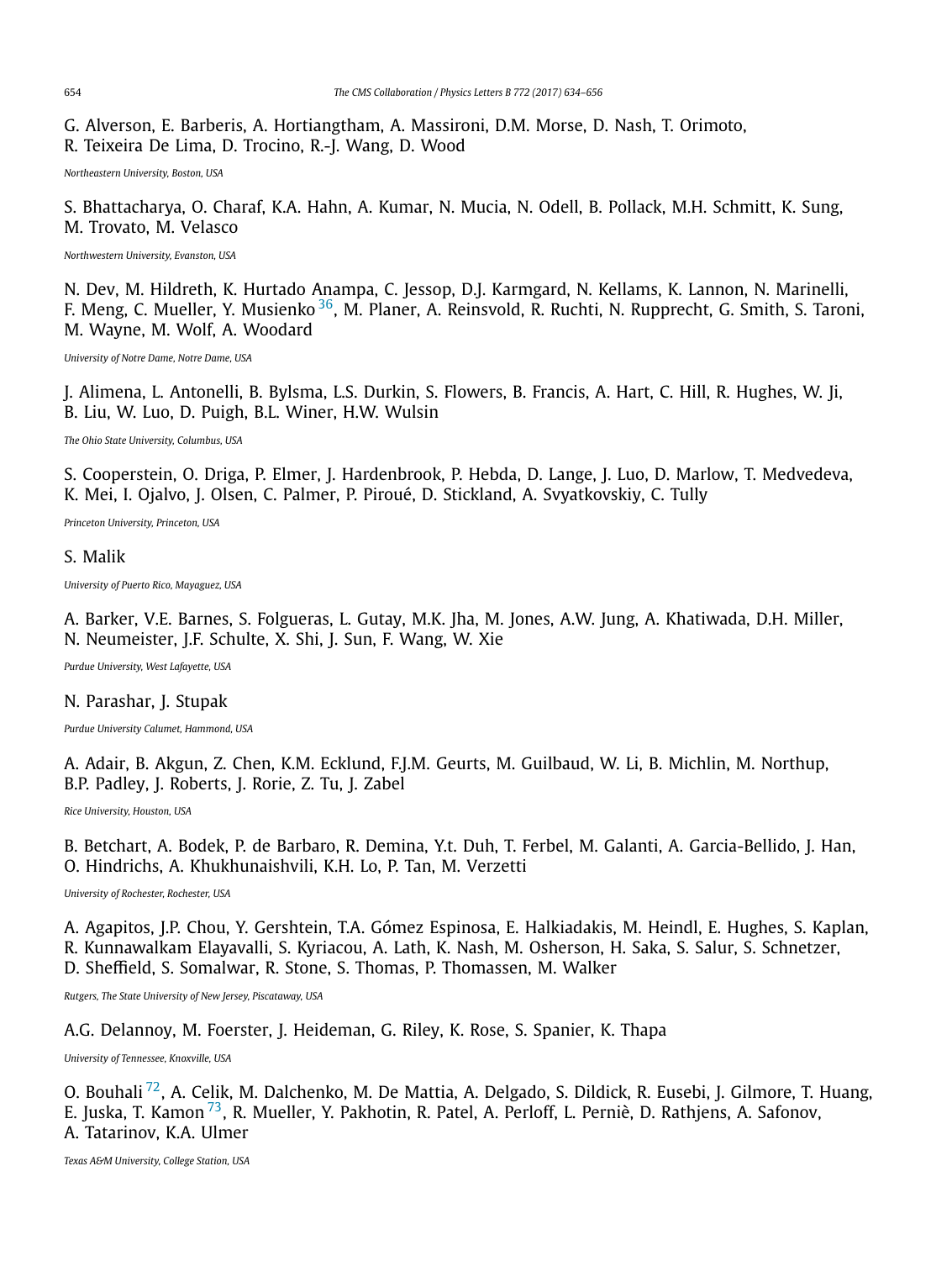<span id="page-21-0"></span>N. Akchurin, C. Cowden, J. Damgov, F. De Guio, C. Dragoiu, P.R. Dudero, J. Faulkner, E. Gurpinar, S. Kunori, K. Lamichhane, S.W. Lee, T. Libeiro, T. Peltola, S. Undleeb, I. Volobouev, Z. Wang

*Texas Tech University, Lubbock, USA*

S. Greene, A. Gurrola, R. Janjam, W. Johns, C. Maguire, A. Melo, H. Ni, P. Sheldon, S. Tuo, J. Velkovska, Q. Xu

*Vanderbilt University, Nashville, USA*

M.W. Arenton, P. Barria, B. Cox, J. Goodell, R. Hirosky, A. Ledovskoy, H. Li, C. Neu, T. Sinthuprasith, X. Sun, Y. Wang, E. Wolfe, F. Xia

*University of Virginia, Charlottesville, USA*

#### C. Clarke, R. Harr, P.E. Karchin, J. Sturdy

*Wayne State University, Detroit, USA*

D.A. Belknap, J. Buchanan, C. Caillol, S. Dasu, L. Dodd, S. Duric, B. Gomber, M. Grothe, M. Herndon, A. Hervé, P. Klabbers, A. Lanaro, A. Levine, K. Long, R. Loveless, T. Perry, G.A. Pierro, G. Polese, T. Ruggles, A. Savin, N. Smith, W.H. Smith, D. Taylor, N. Woods

*University of Wisconsin-Madison, Madison, WI, USA*

- † Deceased.
- <sup>1</sup> Also at Vienna University of Technology, Vienna, Austria.
- <sup>2</sup> Also at State Key Laboratory of Nuclear Physics and Technology, Peking University, Beijing, China.
- <sup>3</sup> Also at Institut Pluridisciplinaire Hubert Curien (IPHC), Université de Strasbourg, CNRS/IN2P3, Strasbourg, France.
- Also at Universidade Estadual de Campinas, Campinas, Brazil.
- Also at Universidade Federal de Pelotas, Pelotas, Brazil.
- Also at Université Libre de Bruxelles, Bruxelles, Belgium.
- Also at Deutsches Elektronen-Synchrotron, Hamburg, Germany.
- Also at Joint Institute for Nuclear Research, Dubna, Russia.
- Now at Ain Shams University, Cairo, Egypt.
- Now at British University in Egypt, Cairo, Egypt.
- Also at Zewail City of Science and Technology, Zewail, Egypt.
- Also at Université de Haute Alsace, Mulhouse, France.
- Also at Skobeltsyn Institute of Nuclear Physics, Lomonosov Moscow State University, Moscow, Russia.
- Also at Tbilisi State University, Tbilisi, Georgia.
- Also at CERN, European Organization for Nuclear Research, Geneva, Switzerland.
- Also at RWTH Aachen University, III. Physikalisches Institut A, Aachen, Germany.
- Also at University of Hamburg, Hamburg, Germany.
- Also at Brandenburg University of Technology, Cottbus, Germany.
- Also at Institute of Nuclear Research ATOMKI, Debrecen, Hungary.
- Also at MTA-ELTE Lendület CMS Particle and Nuclear Physics Group, Eötvös Loránd University, Budapest, Hungary.
- Also at Institute of Physics, University of Debrecen, Debrecen, Hungary.
- Also at Indian Institute of Technology Bhubaneswar, Bhubaneswar, India.
- Also at University of Visva-Bharati, Santiniketan, India.
- Also at Indian Institute of Science Education and Research, Bhopal, India.
- Also at Institute of Physics, Bhubaneswar, India.
- Also at University of Ruhuna, Matara, Sri Lanka.
- Also at Isfahan University of Technology, Isfahan, Iran.
- Also at Yazd University, Yazd, Iran.
- <sup>29</sup> Also at Plasma Physics Research Center, Science and Research Branch, Islamic Azad University, Tehran, Iran.
- Also at Università degli Studi di Siena, Siena, Italy.
- Also at Purdue University, West Lafayette, USA.
- Also at International Islamic University of Malaysia, Kuala Lumpur, Malaysia.
- Also at Malaysian Nuclear Agency, MOSTI, Kajang, Malaysia.
- Also at Consejo Nacional de Ciencia y Tecnología, Mexico city, Mexico.
- Also at Warsaw University of Technology, Institute of Electronic Systems, Warsaw, Poland.
- Also at Institute for Nuclear Research, Moscow, Russia.
- Now at National Research Nuclear University 'Moscow Engineering Physics Institute' (MEPhI), Moscow, Russia.
- Also at St. Petersburg State Polytechnical University, St. Petersburg, Russia.
- Also at University of Florida, Gainesville, USA.
- Also at P.N. Lebedev Physical Institute, Moscow, Russia.
- Also at California Institute of Technology, Pasadena, USA.